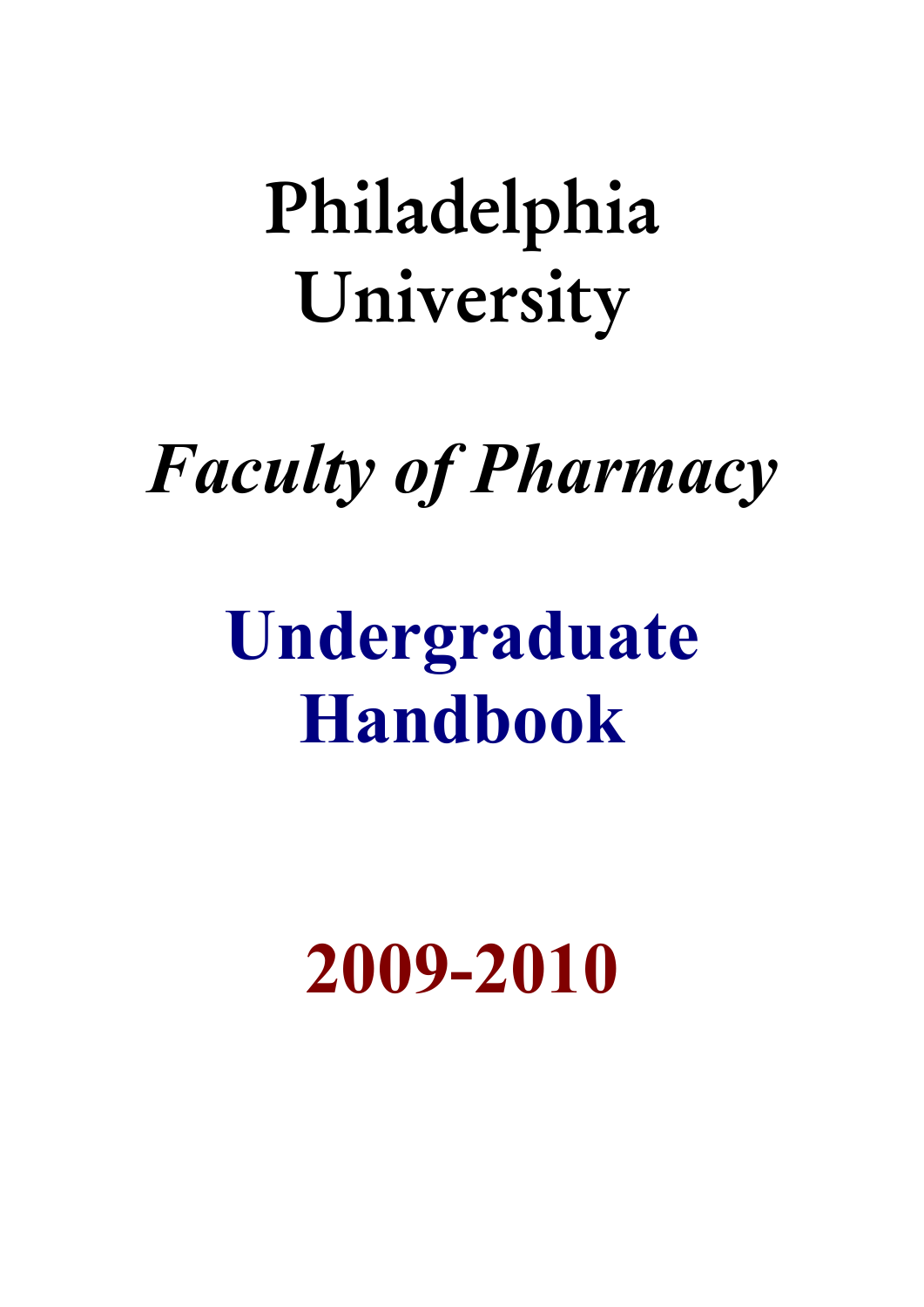| Content              |    |
|----------------------|----|
|                      | -4 |
|                      |    |
|                      |    |
|                      |    |
|                      |    |
|                      | 5  |
|                      |    |
|                      | .5 |
|                      | .5 |
|                      |    |
|                      |    |
|                      | .6 |
|                      | .6 |
|                      | .6 |
|                      |    |
|                      |    |
|                      |    |
|                      |    |
|                      | .7 |
|                      |    |
|                      |    |
|                      |    |
|                      |    |
|                      |    |
|                      |    |
|                      |    |
|                      |    |
|                      |    |
|                      |    |
|                      |    |
| 2. Academic Guidance | q  |
|                      |    |
|                      |    |
|                      |    |
|                      |    |
|                      |    |
|                      |    |
|                      |    |
|                      |    |
|                      |    |
|                      |    |
|                      |    |
|                      |    |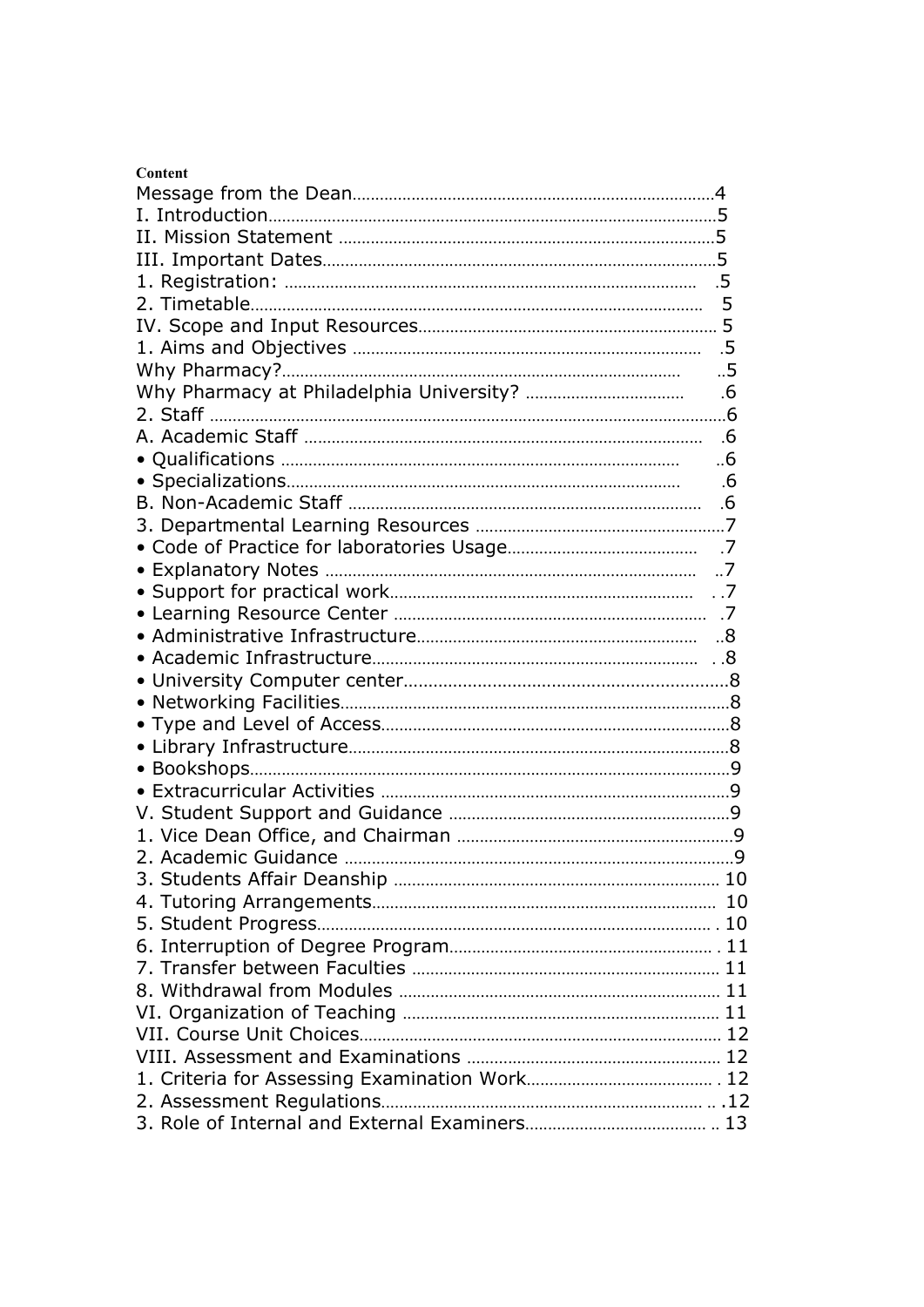| XII. Curriculum Design, Content and Organization  16 |  |
|------------------------------------------------------|--|
|                                                      |  |
|                                                      |  |
|                                                      |  |
|                                                      |  |
|                                                      |  |
|                                                      |  |
|                                                      |  |
|                                                      |  |
|                                                      |  |
|                                                      |  |
|                                                      |  |
|                                                      |  |
|                                                      |  |
| Appendix B: Study Plan of Faculty of Pharmacy 29     |  |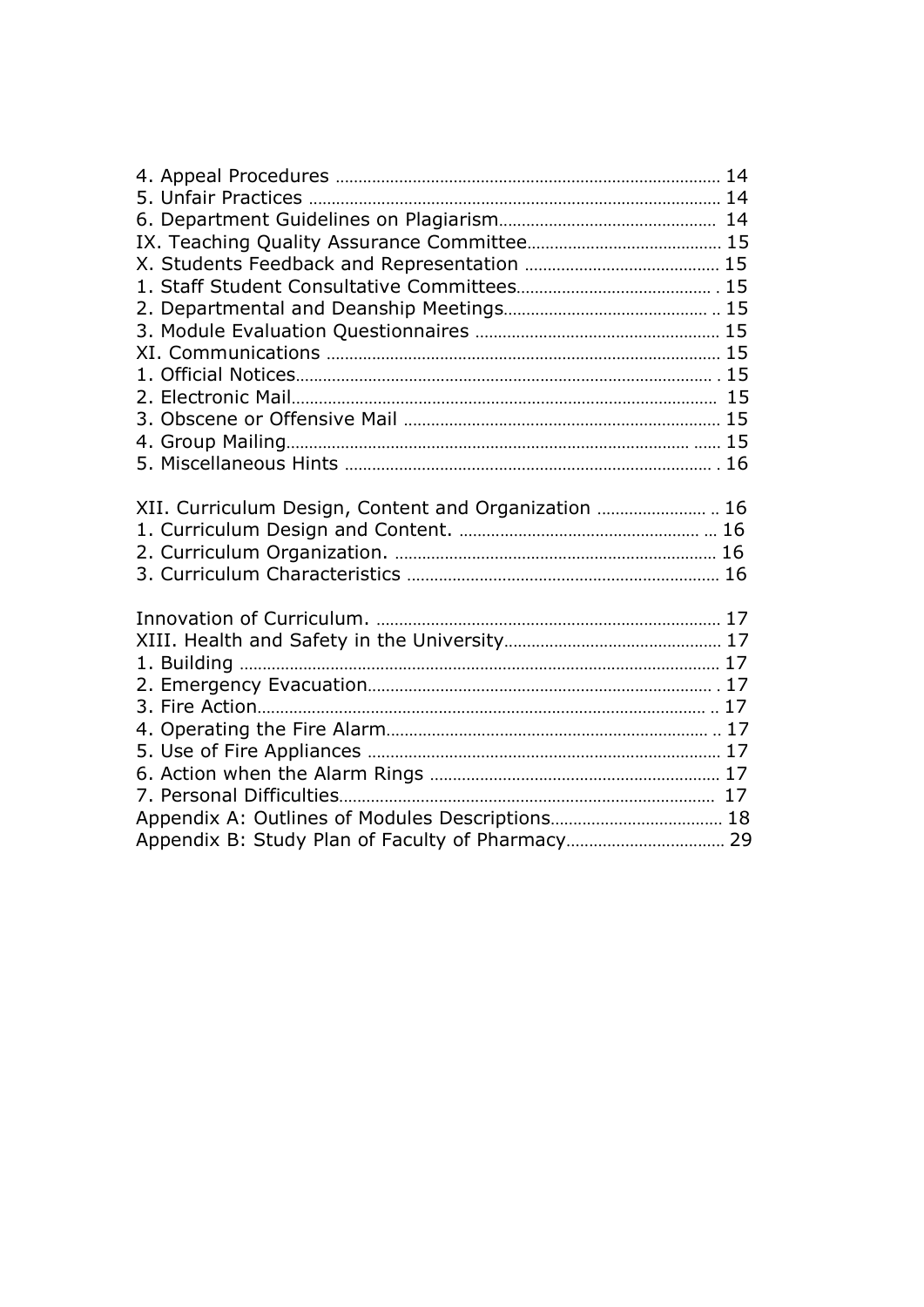#### **Message from the Dean**

I would like to extend a warm welcome to the college of pharmacy at Philadelphia University, Amman, Jordan. It is indeed exciting at this particular era to consider a career in pharmacy.

The practice of pharmacy has now extended to cover new disciplines such as community pharmacy and clinical pharmacy. The pharmacist's work is not only to dispense prescriptions but has become an integral part of family's health care. It is my privilege to serve as a dean to this wonderful college with its dedicated staff, aspiring students and alumni. They indeed pose a distinguished picture to this faculty.

 The faculty embraces a student-centered learning philosophy. As such, students are expected to be active participants in their own learning and faculty is committed to maintaining high standards while working with students to achieve their full potential.

The faculty encourages students to participate in preparing seminars, reports and provide guidance to graduates who seek faculty member advice.

In our commitment to excellence, the faculty will continually evaluate and update our program to provide a challenging, dynamic and quality curriculum.

It is our goal to educate pharmacy students to deliver pharmacy care in dynamic, and college's core values of responsibility, innovation, collaboration, quality and professionalism in a wide range of existing or emerging health care practices.

Dr. Jalal Aljamal PhD

Dean, Pharmacy College,

Philadelphia University

#### **II. Mission Statement**

The mission of the faculty of Pharmacy is derived from Philadelphia University's mission. Philadelphia University Faculty of Pharmacy prepares men and women in their professional disciplines with an emphasis on moral values and service in order to develop competent graduates who demonstrate concern for human health. This mission is fulfilled by a broad based, scientifically strong education in Pharmacy, which enables you both to enter all areas of your profession on graduation and to adapt to changes that may occur during your professional life.

By the end of the programmed you will be conversant with the wide range of topics relating to Pharmacy, be able to communicate effectively and be able to appreciate the professional and social role of the pharmacist. The faculty tries to foster a learning environment enhanced by faculty who encourage leadership, selfdetermination, self-respect, promotion of justice, and compassion in students. This is dependent on a sound scientific knowledge base, well developed expertise, critical thinking capabilities, moral reasoning, and communication skills. The School strives to instill these qualities in its students.

#### **III. Important Dates**

#### *1. Registration:*

Admission criteria are issued by the Higher Education Council, which governs all private universities; minimum of 80% in the high school score. University registration must be completed at the time specified in the introductory timetable.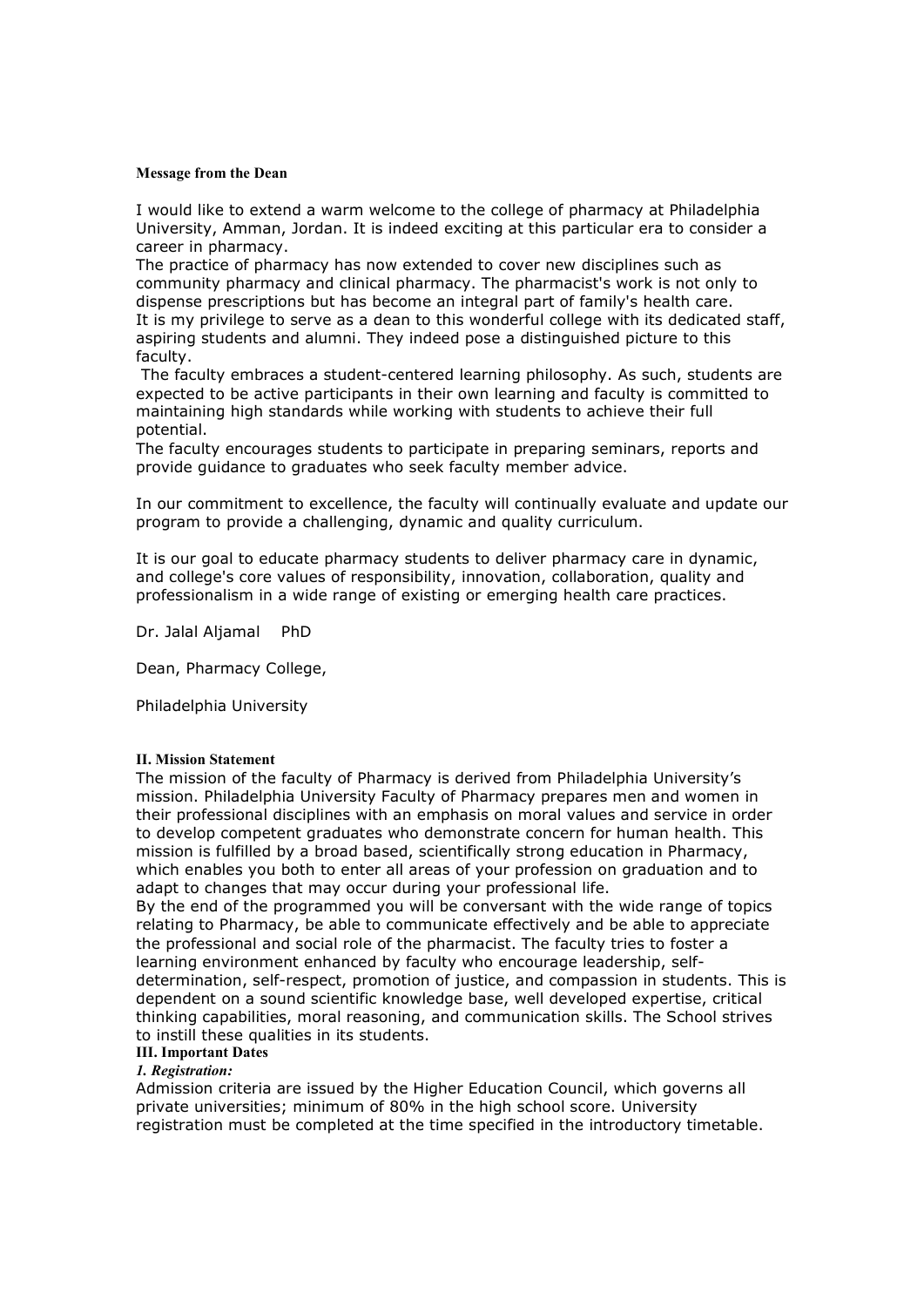Returning students must also register in the times specified during introductory week.

### *2. Timetable*

Lectures timetable is published separately from this book. Whilst every attempt is made to timetable reasonable combinations of course units (modules), various constraints make some combinations and outside options impossible. If you have a timetable problem, please consult your personal tutor in the first instance. However, following the academic consultation with your Faculty advisor will limit all these constrains, if at all.

#### **IV. Scope and Input Resources**

*1. Aims and Objectives*  **Why Pharmacy?**  A satisfying and varied career Many different career paths with flexibility to change A competitive salary

The chance to use a broad knowledge of science A choice of working environments and geographical locations The opportunity to meet people from all walks of life

The pharmacist is an expert in medicines. A pharmacist can be involved in any aspect of the preparation and use of medicines, from the discovery of their active ingredients to their use by patients. Pharmacists also monitor the effects of medicines, both for patient care and for research purposes. So a pharmacist has many career options, including community pharmacy, hospital pharmacy, industrial pharmacy, and academia.

The broad scientific base that a pharmacy degree offers also provides many other opportunities e.g. medical writing, journalism, food industry, cosmetic industry, consulting roles.......

### **Why Pharmacy at Philadelphia University?**

Overall, your experience with us in Pharmacy will provide you with:

Excellent teaching by academic staff regarded as of the highest caliber in both research and teaching.

Unsurpassed professional and career prospects. Access to a vibrant social life in this exciting area.

Access to the surrounding countryside. Our undergraduate B.Sc. of Pharmacy degree is fully accredited by Jordan

Pharmaceutical Association.

### **2. Staff**

- *A. Academic Staff*
- **Qualifications**

The academic staff members are divided into two categories: full-time and part time. The number of full-time staff members is 18, while the number of part-time staff depends upon the number of students and the needs of the Department. The academic staff members, who are between 27 and 70 years of age, have been referred on the basis of excellent experience and achievements.

### **• Specializations**

Full-time as well as part-time teaching staff members have various specializations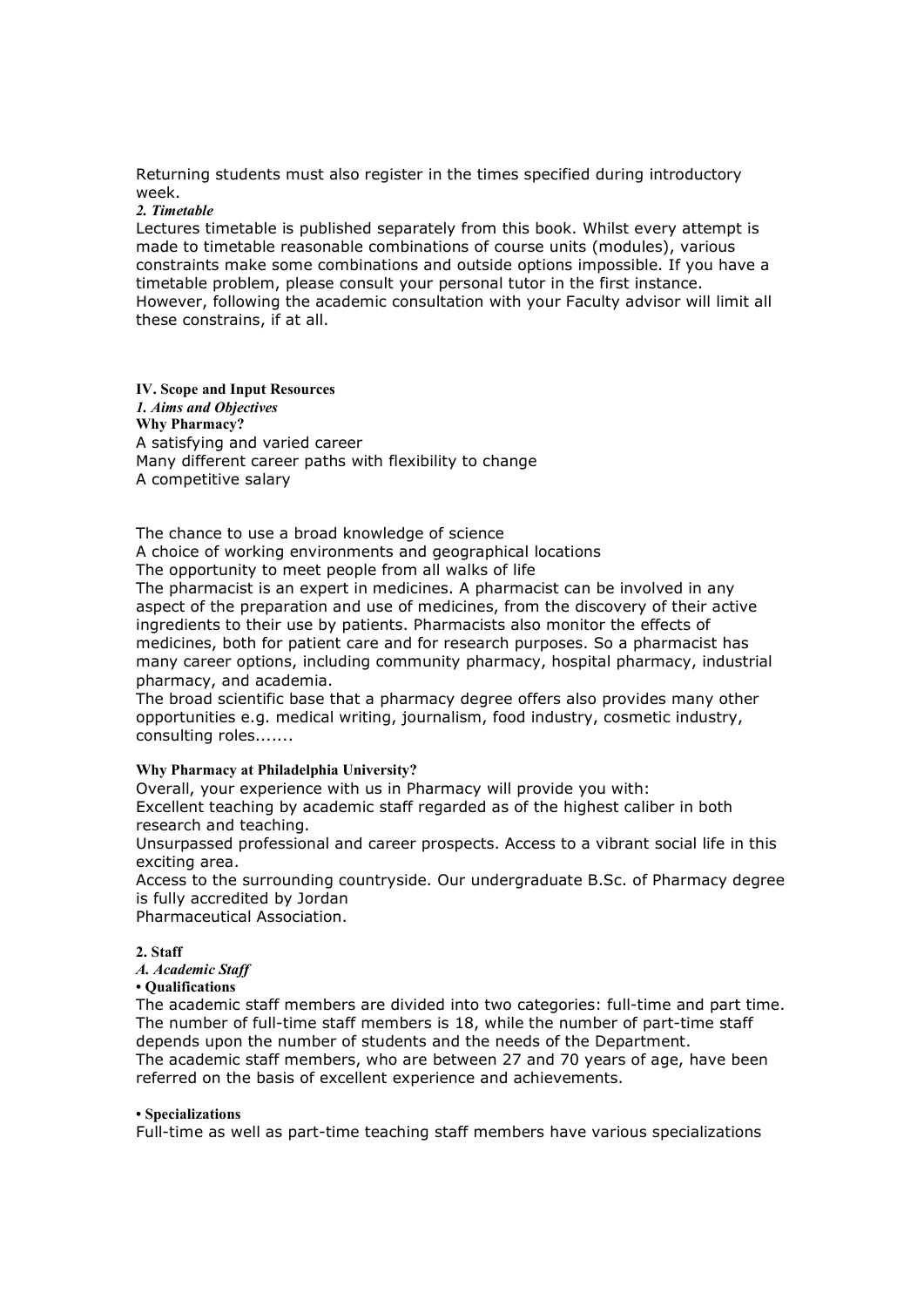that can be divided into two categories (Pharmaceutical Sciences, and Clinical Sciences).

# *B. Non-Academic Staff*

Besides the academic staff, the Department has 12 other full-time members who hold a B.Sc. degree in Pharmacy. This staff member has good working experience and some of them have been appointed from Philadelphia University graduates who hold bachelor degrees with Grade "Excellent" or "Very Good".

All of the non-academic staff members are qualified as laboratory tutors and assist lecturers in the laboratory hours. In addition, some of them are responsible for maintenance of instruments in the laboratories.

### **3. Departmental Learning Resources**

# *• Code of Practice for laboratories Usage*

At registration, you will be required to assent to the following faculty code of behavior, which relates to the responsible use of laboratory equipments. Misuse of the facilities is regarded as serious disciplinary offences.

This code of practice is supplementary to University regulations concerning the use of equipment to which you are required to assent at Registration.

1. Every student is allocated one bench in every laboratory session.

2. You must not deliberately hinder or annoy other bench users.

3. You must not use machines belonging to the faculty for commercial purposes without the prior written permission of the Head of Department. You must not sell the results of any work you do using Departmental facilities without the prior written permission of the Head of Department.

4. You must not write or knowingly store, on machines belonging to the Department, software that, if executed, could hinder or annoy other users, except with the prior written permission of the Head of Department.

5. You must not make an unauthorized copy, in any form, of copyright software or data.

6. You must follow all rules, regulations and guidelines imposed by the Faculty of Pharmacy and the University in addition to the Department's Code of Practice.

### *• Explanatory Notes*

The following notes indicate ways in which the Code of Practice applies to Undergraduates for use of laboratories. It is not intended to be a complete list of possible abuses of the instruments. Each note refers to the corresponding paragraph above.

1. This will be interpreted very broadly. It includes

• Tampering with another user's data.

• Tampering with another user's procedure.

• Setting up products which persist after you go out of lab. and annoy subsequent users of the instrument/equipments.

• Writing of offensive messages.

• Abuse of the e-mail system or the university web forum.

2. Clearly, the Head of Department would have to be convinced that any such use of the materials would not conflict with their primary purpose.

3. Note that this does not prevent your taking copies of your laboratory work home, or making copies of non-copyright material. If in doubt, please ask.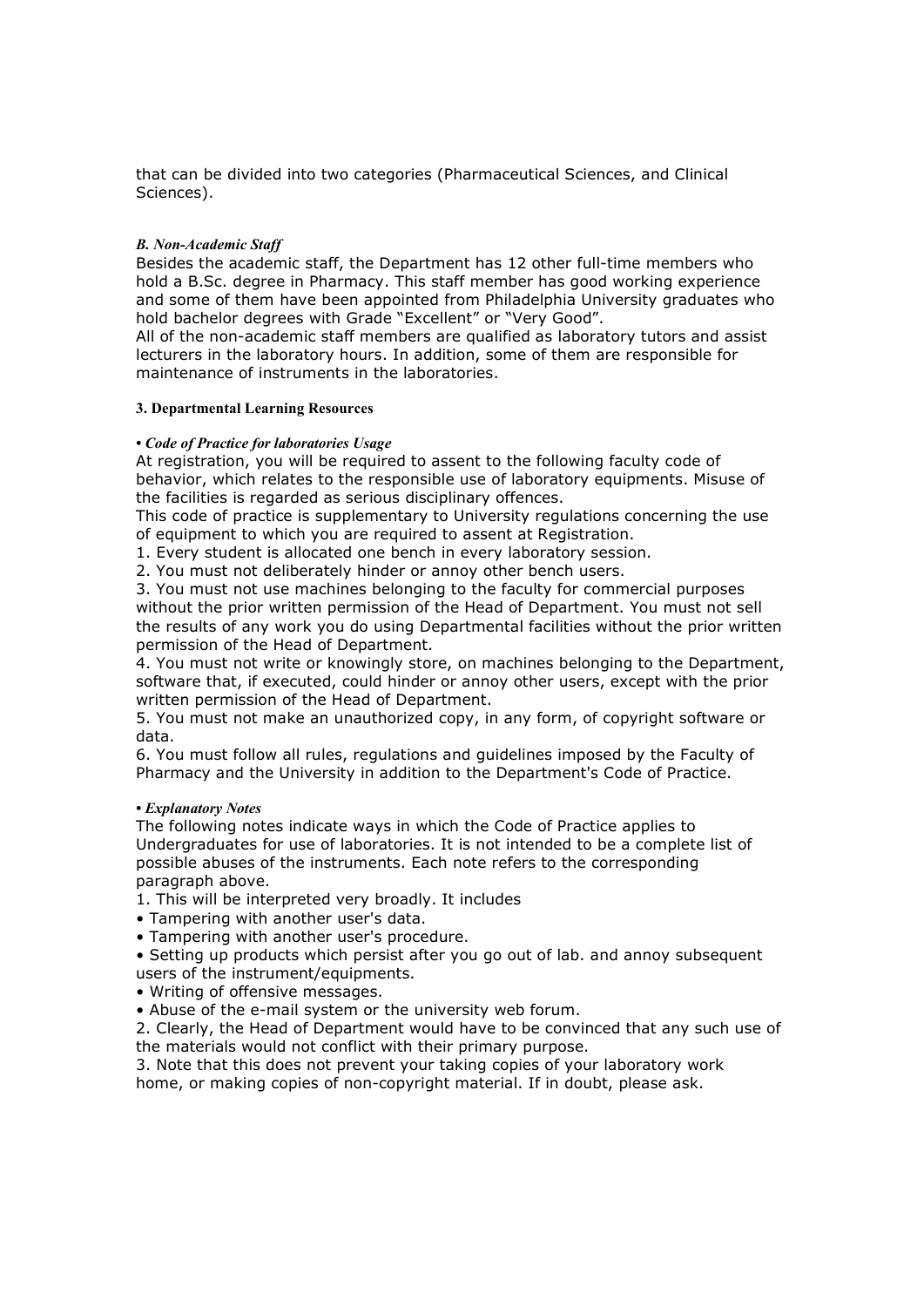4. Personal information includes names, addresses, mailing lists, etc. You should contact the Data Protection Officer at the Faculty of IT, if you need to store such information on computers.

5. You have agreed to abide by the University and Faculty rules when you registered. Please direct queries concerning the code of practice to Department Chair.

#### *• Support for practical work*

The Faculty has excellent facilities and undergraduate students are allowed to use the facilities provided in the buildings of the Faculty of Pharmacy. Whenever the buildings are open between 8.00 a.m. and 4.00 p.m.

#### *• Learning Resource Center*

Photocopy facilities are available in the Bookshop in the floor 400 at the building of Pharmacy. Reference copies of textbooks are available for consultation. Copies of previous weeks' tutorial solutions are also available. The resource center holds

Non-loan copies of undergraduate textbooks. Lending copies of textbooks are available in the University Library.

#### *• Administrative Infrastructure*

It is composed of five offices (Dean, Dean Secretary, Department's Chair, Department Secretary and Meeting Room

# *• Academic Infrastructure*

#### It is composed of

- 8 classrooms (p507, p508, p509, p514, 5610, 5611, 5613, and 5614) plus some other classrooms shared with other faculties (21009) and one lecture.

- 15 laboratories.

- 1 Learning Resource Center that contains computers, textbooks and related reference books and journals.

- 9 staff offices where each staff member is supplied with a PC.

- 1 room for staff meeting.

### *• University Computer Centre*

This centre provides the Department with training and maintenance facilities.

*Ethernet:* The PCs in each office/laboratory are connected to an Ethernet platform 10/100 Mbps.

*Intranet:* All computing facilities of the University are connected to a Gigabit Intranet backbone.

### *Internet:* The University is connected to the Internet by 6 Mbps lines.

### *• Type and Level of Access*

For communication, computing, or information searching, the faculty provides free access to networking facilities at any time for the staff and the students.

#### *• Library Infrastructure*

This structure includes the University Main Library, which it provides students and staff members with the required recent text and references books, journals, and CD ROMs. According to its collaboration and co-ordination program, it has relations with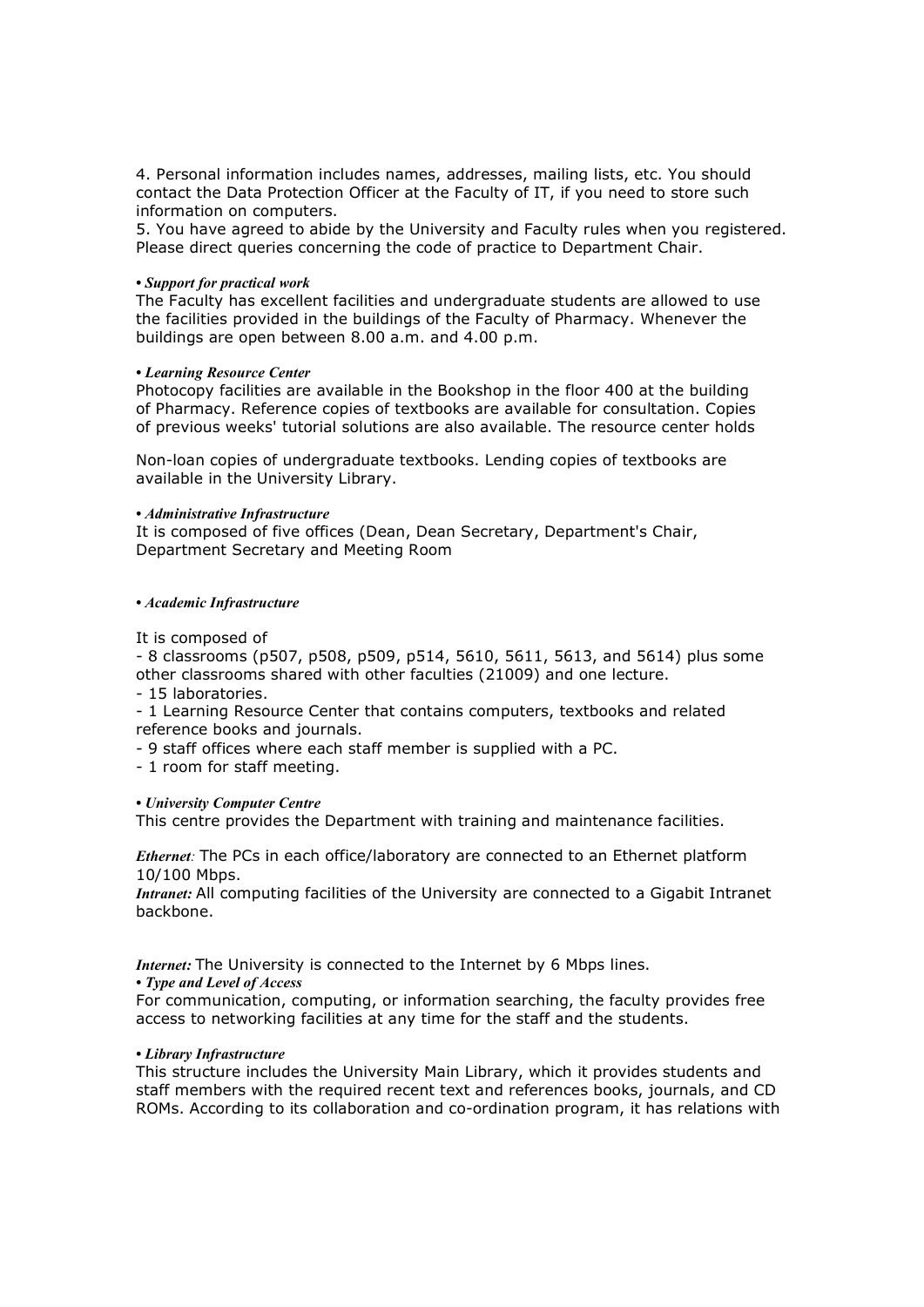more than 120 universities and scientific organisations. It opens from 8.00 a.m. to 7.00 p.m. It includes:

- *Conventional Library***,** which contains books and journals. The books room contains more than 1000 different English titles in pharmacy, where more than 50% are edited in years 2005 - 2010.

The room of journals contains 10 computing journals that are useful for research and teaching.

- *Electronic Library***,** which contains CD ROMs for the taught programming languages and module support tools. It is connected to approximately 500 universities electronic libraries via the World University Library that is endorsed by the United Nation University. The World University Library has four databases that contain more than 3300 periodicals available online. The online resources in the electronic library include sites that list more than 40000 online books and access to online libraries and encyclopedias and other databases on the Internet.

- *Internet Access Service,* available in a room containing 10 PCs.

*• Bookshops* 

Contain books, exercises with solutions, solutions to previous examinations and so on.

*• Extracurricular Activities* 

The University provides some entertainment for the students to enrich their talents in their free time.

This includes

- **A Deanship of Student Affairs** that organizes the social, cultural, and sport activities for the students in the University. It has also an alumnae office that keeps track of the graduate's information and news.

- Several spaces for different sports.
- Several spaces for cultural activities.
- Several common rooms for meetings, snacks, and cafeterias.
- Three Internet cafes with PCs.
- One Students Club.

### **V. Student Support and Guidance**

# *1. vice Dean Office and Chairman*

The Vice Dean Office, and the Chairman offices is mainly for general students advisory services. It deals also with all routine undergraduate enquiries. Problems, which cannot be dealt with by the Vice Dean, will be referred to the Dean.

#### *2. Academic Guidance*

All new students should have academic (personal) advisors. The new students are grouped into 30-35 students groups and each group is assigned to an academic staff member who is their academic tutor. The students remain with the same adviser/tutor till their graduation. The tutor deals with all routine undergraduate inquiries, advises for academic registration at the beginning of each semester, and any other raised problems. However, problems, which cannot be dealt with by the tutor, will be referred to the head of the Department, the Dean of the Faculty, or to an appropriate member of academic staff. The academic guidance is available on specified dates in the terms, and any advisory service offered by the Vice Dean or the department chairman is available daily to all students in the relevant Department.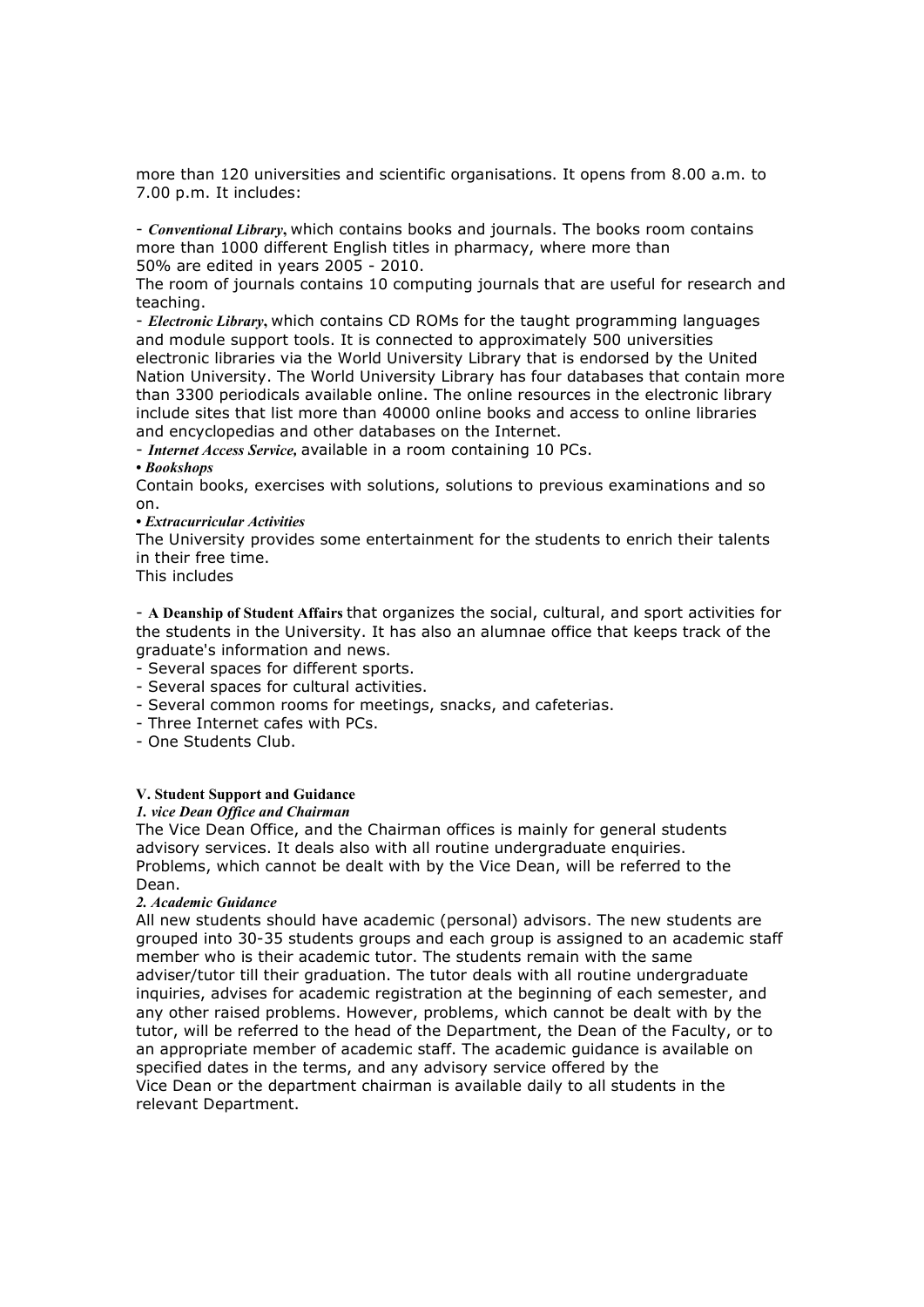The advisory service offers advice on departmental and University matters and helps with anything that concerns you, whether in your studies, in the Department, in the University or in your life outside the university. Each of the staff in these offices is available with knowledge of the Department and University and who is willing to listen and help with whatever you bring. Note that

• All visits to the advisory service offices are strictly confidential.

• If you have difficulties with material on particular course units you should normally first approach your tutors. You may also consult your tutors on matters that are more general.

• If you have health problems, you are welcome to consult an advisor in the Department but may prefer to go directly to your doctor or to the University Clinic. Feel free to make use of these services at any time on any matter.

#### *3. Students Affair Deanship*

Confidential, individual counseling on any matter affecting personal well-being or effectiveness is available at the Philadelphia University Students Affair Deanship. The Deanship sees well over a hundred students a year and gives expert advice on problems such as low motivation, personal decision making, relationships, and anxiety and family difficulties. People there, are willing to help in finding fresh ways of coping with the emotional and personal aspects of problems and seeks to do so in a collaborative, straightforward and empowering way with the individual concerned. Advice is available concerning referral to other services, helping others and dealing with common student problems such as exam anxiety.

The Deanship is open from 8.00 AM to 4.00 PM, from Sunday to Thursday throughout the year and appointments can be made by calling into the office of the Dean of Students affairs. All inquiries will be treated confidentially.

### *4. Tutoring Arrangements*

Some of your course units will have tutorials, where you can discuss topics on a course unit and run through exercises. Usually, the lecturer of the course unit runs the tutorial. There will be an opportunity for you to ask questions on matters you do not understand.

As you have a personal tutor from the beginning of your University life, your tutor is here to help you in your way through University life. He/she will watch your progress and offer help and advice wherever necessary. If you get into difficulties, you should contact your personal tutor at the earliest possible opportunity. Do not let things slide until it is difficult to retrieve the situation, especially if you are getting behind with your work. Your personal tutor will also advise on your choice of course units, on departmental or University procedures and will provide references for jobs and other purposes.

Course lecturers are always available to discuss questions or problems with the course unit material. Each lecturer fixes at least five office hours on his timetable, which is fixed on his office door. You can call at these hours. It is important that any matter that affects your ability to work is notified to the Department through your personal tutor, through the Vice Dean or otherwise.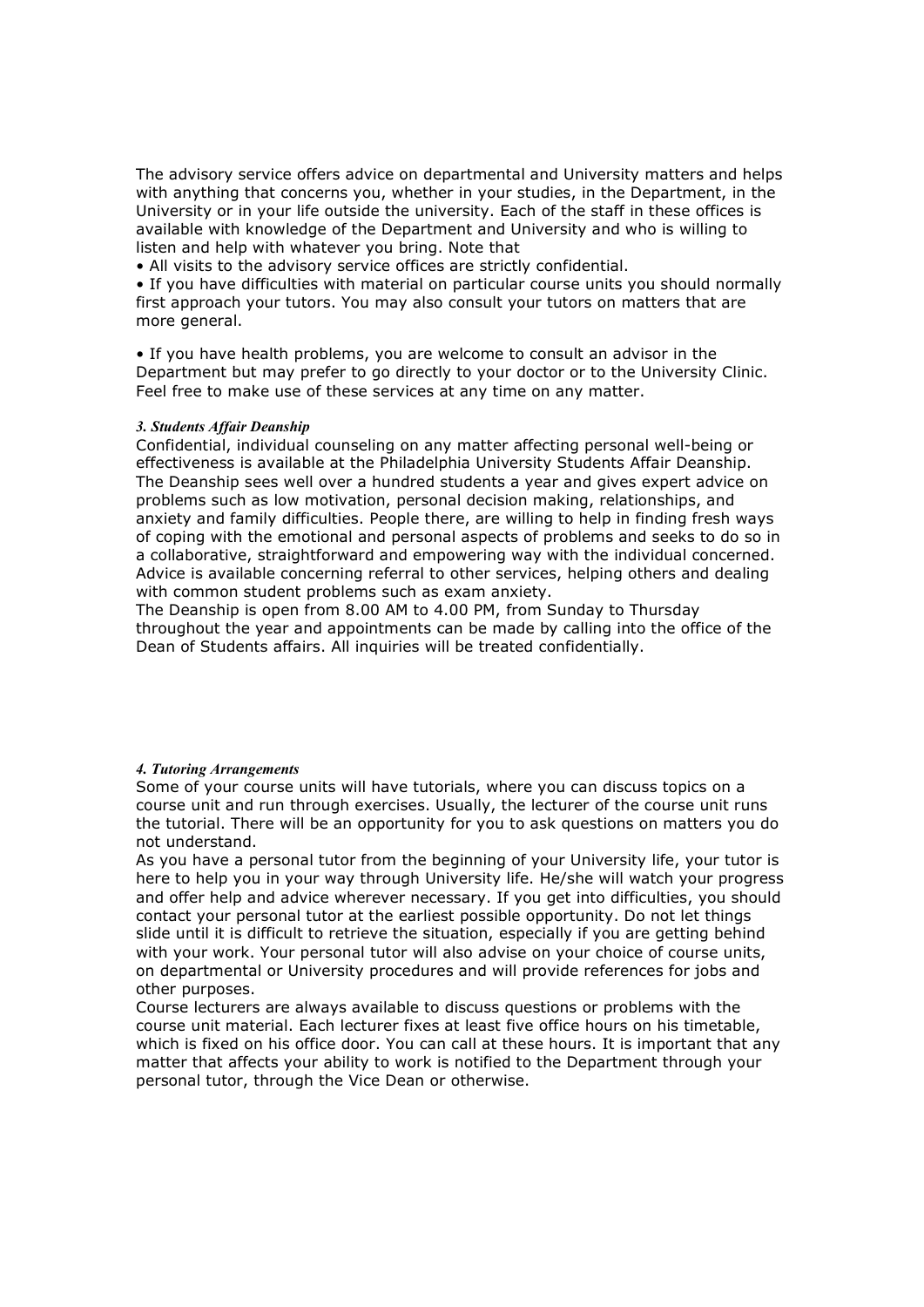The following are examples of matters that may affect your work: illness, personal or family difficulties (including illness in the family) or financial problems. In assessing your performance, the Department has a policy of trying to compensate for difficulties you have encountered whilst studying. We can only do this if we are notified of difficulties and have some idea of their extent.

*5. Student Progress Work and Attendance.* The University regulations governing the Work and Attendance of students are given in the Student Guide. Full attendance is required at all lectures, laboratories, and any tutorials, which may be scheduled. Completed laboratory work should be handed in on time. Attendance at laboratories and at many lectures is monitored and attendance registers kept. Please note that the expectation is that students will be required to undertake approximately thirty six hours per week of study i.e. an average of two hours private

study will be required for every scheduled hour of lectures, laboratories etc. and some students may require much more time than this.

Absence for holidays is not permitted in term-time. The experience of the Department confirms that lack of attendance leads to study problems and any student with problems should consult his/her subject tutors or personal tutor. In addition, failure to attend can result ultimately in refusal by the University to allow a student to sit in the degree examinations. The duty of the lecturer is to keep continuous review of the work and attendance of the students with whom he is concerned. If the rate of student absences, in a course unit, is greater than 15% (or 20% for student representing the University in sportive or cultural activities) of the completely accredited hours and the student has no acceptable justification, then this student is excluded from that course unit. If the Dean of the faculty accepts the justifications of absence, then this student is mentioned as *withdrawn* without refunding the registration fees*.* A formal process is defined to tackle the problem of any student whose work and attendance appear unsatisfactory. Direct approaches by lecturer to solve the problem are as follows:

He may choose to issue an "informal" warning, which has a precisely defined format and permits recovery of the situation. If this is unsatisfactory, a "formal" warning is issued. This is again of a precisely defined format. Failure to recover the situation at this stage leads to an exclusion from the course. A copy of this correspondence is held in a student's file.

### *6. Interruption of Degree Program*

Any interruption (taking at most 4 semesters) of your degree program requires special permission from Faculty prior to the interruption. Regulations state that a B.Sc. degree is a continuous 5-year period of study. Permission will only be granted if satisfactory reasons are given. A written case with supporting evidence must be presented to Faculty. Reasons might include prolonged illness. Consult your tutor for advice.

### *7. Transfer between Faculties*

• If you are contemplating any change of Faculty, consult your primary tutor as soon as possible.

• You can change your Faculty by filling a special form at the beginning of the semester. It is only required that the Tawjihi average imposed in the new faculty or department must be less than or equal to your Tawjihi average. A specialized committee will decide what courses will be retained from your actual Department.

#### *8. Withdrawal from Modules*

If you are contemplating withdrawing from a module, please discuss the situation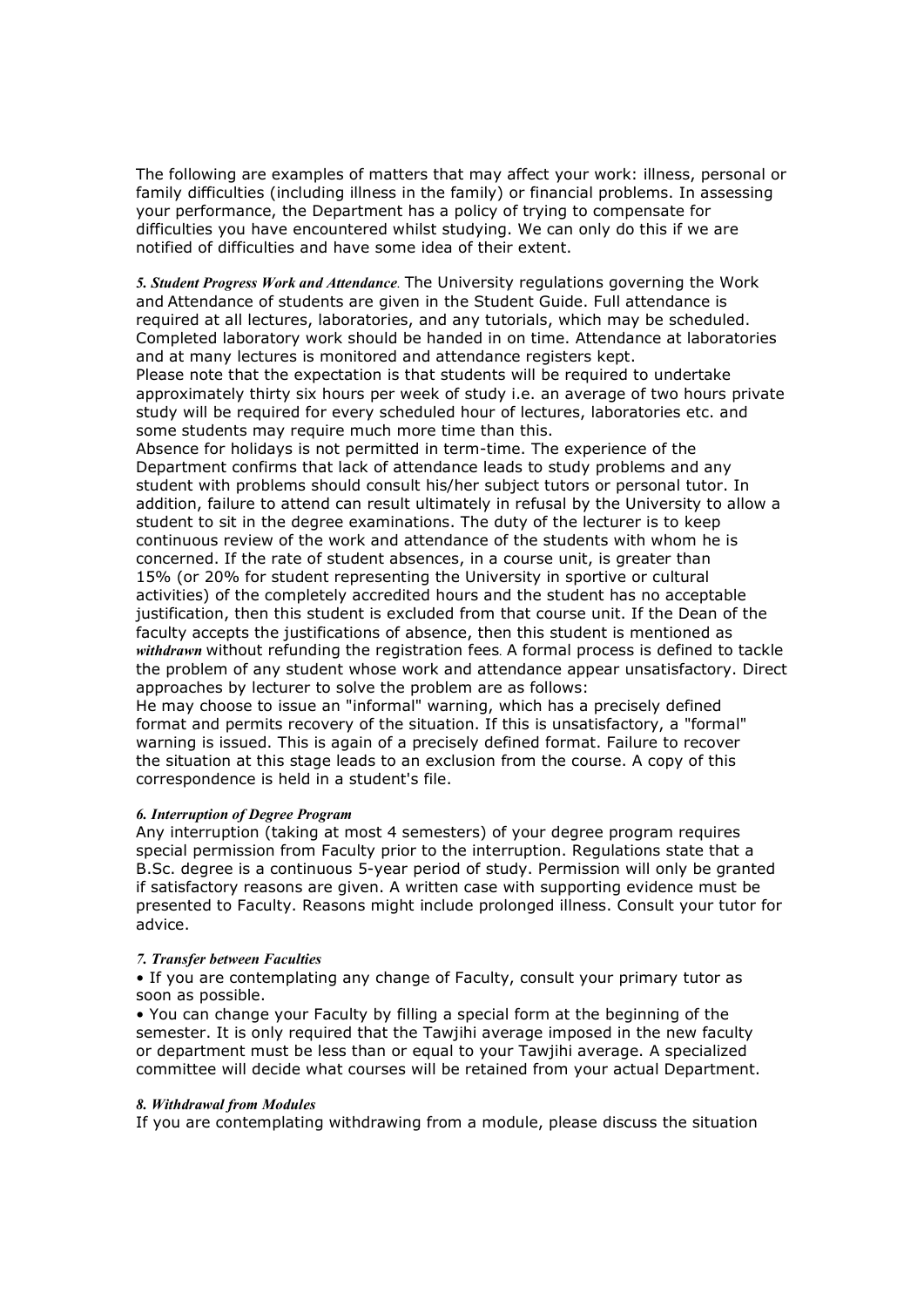with your personal tutor at the earliest opportunity.

• You can withdraw a module at most during the thirteenth week of the first or second term, and at most during the seventh week of the summer term. • The minimal number of modules (which is 12) required in each term should be followed.

#### **VI. Organization of Teaching**

An individual course of lectures is known as a "**course unit**" or sometimes as a "**module**".

The curriculum contains modules that are from University Requirements (University regulations.), Faculty Requirements (Faculty. Requirement.), and Department **Requirements** 

(Department. Requirements.). Each module has 1 or 2 or 3 credit hours per week. some modules are supported by tutorials and some continuous assessment, such as seminars or laboratory work, usually amounting to 1 hour per week. When you register for course units, you should follow the academic guidance plan that the Department arranges for you. In fact, you can register on any module only if you have taken its prerequisite(s) with the exception that you can register on the module and its prerequisite only if you are in the graduation semester.

In each semester, you can register for at least 12 credit hours and at most 18 credit hours, except for the semester in which you are expected to graduate when you can register as low as 1 hour, up to 21 hours. The complete five years academic guidance plan is listed in **Appendix A** of this Handbook. For more information about module numbering and outline module descriptions, see **Appendix B** of this Handbook.

In the **First Year**, you are encouraged to take 18 credit hours in each semester (first and second semesters, while the summer semester is kept for practical training in different pharmaceutical organizations). The third digit of each course unit code (see **Appendix B**) tells you the year in which the course is offered. During each 16 weeks semester, students will normally attend 5-6 modules. Thus, each teaching week contains 15-18 hours or more of scheduled work. In addition, each scheduled hour typically requires two extra hours of unscheduled work (e.g. writing up lecture notes, preparing for a tutorial, finishing off a laboratory exercise etc.). The selection of a University elective module (one module) depends upon your choice. Some of the modules of the first year are from the University requirements, others from the Faculty requirements. The **Practical Training**, which consists of realizing a supervised training in a pharmaceutical organization.

#### **VII. Course Unit Choices**

You may choose a course unit (module) if you have already taken all its prerequisite modules and your personal tutor must supervise this choice. An initial choice is made before or at Departmental Registration. After that, changes can be made as follows:

• The deadline for changing modules in each semester is one week after lectures start (three days for summer semester). Normally, no changes of modules will be permitted after these dates except for the withdrawal.

• In the first instance, you should discuss any plan to change modules with your primary tutor. You must check that the new module you wish to take is a valid option for your degree program and find out if there are likely to be any timetable problems. If there are timetable clashes this will probably prevent you from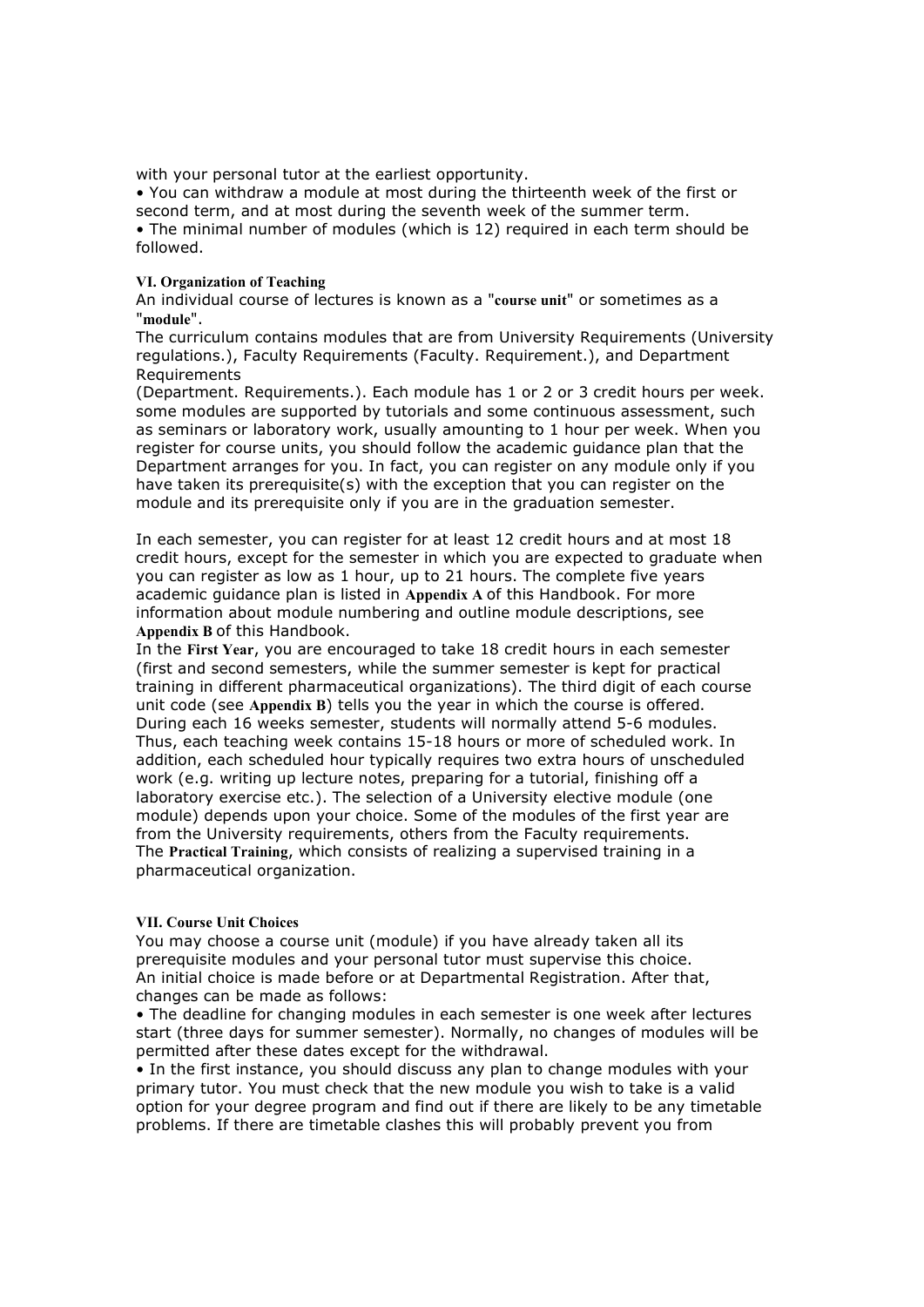changing module.

### **VIII. Assessment and Examinations**

### *1. Criteria for Assessing Examination Work*

*First class (90 – 100 marks).* First class answers demonstrate depth of knowledge or problem solving skills, which is beyond that expected from a careful and conscientious understanding of the lecture material. Answers will show that the student:

1. has a comprehensive knowledge of a topic (often beyond that covered directly in the program) with an absence of misunderstandings;

2. is able to apply critical analysis and evaluation;

3. can solve unfamiliar problems not drawn directly from lecture material and can adjust problem solving procedures as appropriate to the problem;

4. can set out reasoning and explanation in a logical, incisive and literate style.

*Upper Second class (80 – 89 marks).* Upper second class answers provide a clear impression of competence and show that the student:

1. Has a good knowledge base and understanding of all the principal subject matter in the program;

2. Can solve familiar problems with ease and can make progress towards the solution of unfamiliar problems;

3. Can set out reasoning and explanation in a clear and coherent manner.

# *Lower Second class (70 – 79 marks).* Lower second class answers will

address a reasonable part of the question with reasonable competence but may be partially incomplete or incorrect. The answer will provide evidence that the student:

1. Has a satisfactory knowledge and understanding of the principal subject matter of the program but limited to lecture material and with some errors and omissions.

2. Can solve familiar problems through application of standard procedures.

3. Can set out reasoning and explanation which, whilst lacking in directness and clarity of presentation can nevertheless be followed and readily understood.

*Third Class (60 – 69 marks).* Third class answers will demonstrate some relevant knowledge but may fail to answer the question directly and/or contain significant omissions or incorrect material. Nevertheless, the answer will provide evidence that the student:

1. Has some basic knowledge and a limited understanding of the key aspects of the lecture material;

2. Can attempt to solve familiar problems albeit inefficiently and with limited success.

*Pass (50 – 59 marks).* Answers in this category represent the very minimum acceptable standard. Such answers will contain very little appropriate material, major omissions and will be poorly presented lacking in any coherent argument or understanding. However the answer will suggest that the student 1. has some familiarity with the general subject area;

2. Whilst unable to solve problems can at least formulate a problem from information given in a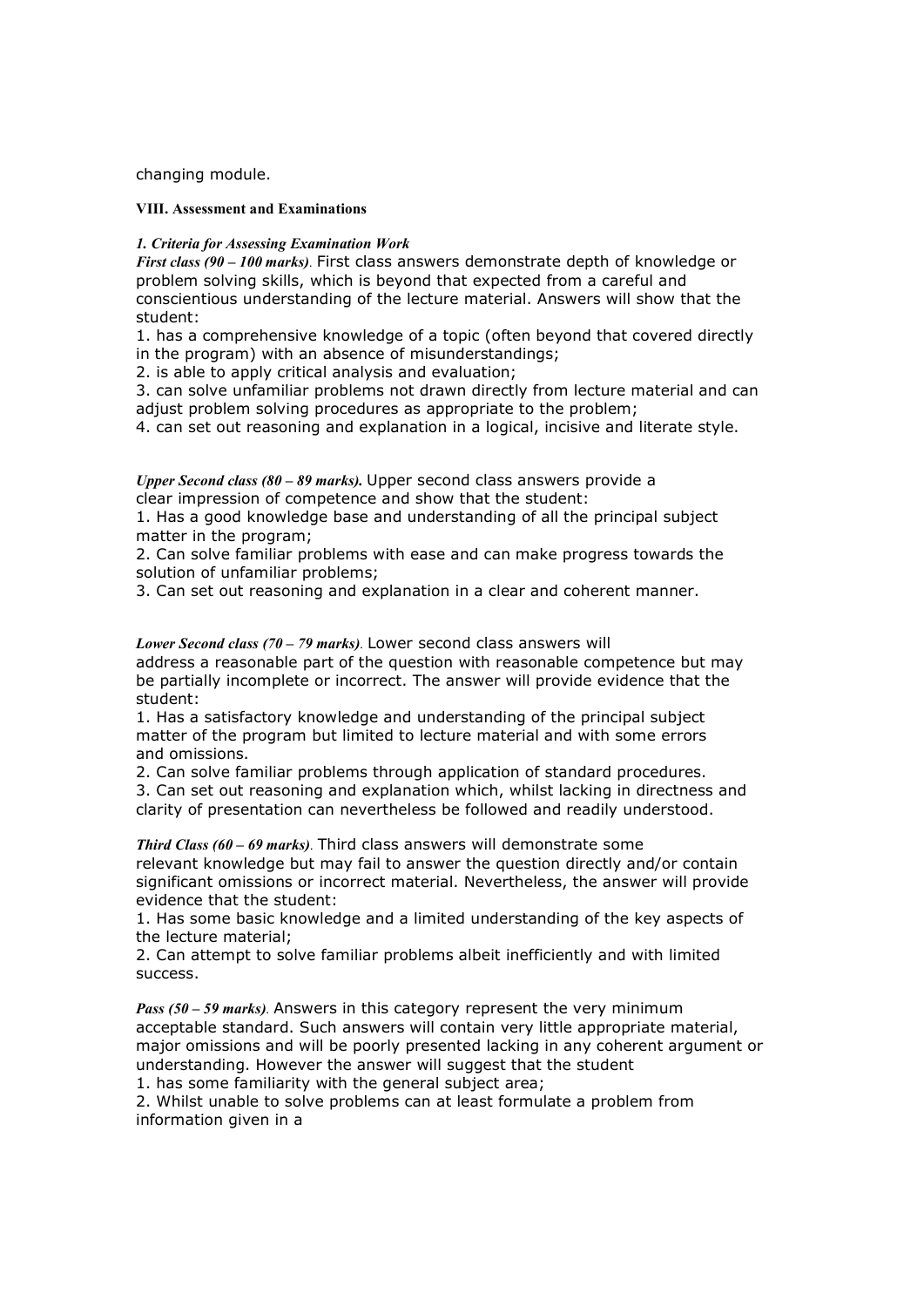sensible manner.

#### *2. Assessment Regulations*

In general, every module is assessed as follows: 50% is given for two 1-hour midterm exams, coursework and/or seminars, projects, or essays, and 50% for the final exam that may be a written exam only or a written exam plus final laboratory exam (if applicable), final small project, or seminar presentation. The 50% of the final exam is from the University regulations.

The minimum pass mark is 50% for any module, whereas the minimum passing accumulated average in each semester is 60%.

Students will be warned if they could not obtain average of at least 60%. In this case, students are encouraged to repeat

studying those modules with low marks in order to increase their accumulated averages. However, students will be dismissed from the University if this average is not achieved in the third attempt.

For the practical training module, each student should submit a technical report of his/her training, and a team of academic staff members makes several observations on the trainers' work in their place of training. Then according to the observations and the report, they assess the students.

### *3. Role of Internal and External Examiners*

For each module, the Department assigns a module coordinator and an internal reviewer who is one of the senior staff members. If many lecturers teach the same module concurrently, they should suggest exam questions (for the first, second and final exams) and run the same exam for all sections. The main coordinator of the module will collect these questions from lecturers and select some of them to be in the exam paper.

On the other hand, external examiners validate the standard of degree program. The external examiners are expected to look at the question papers, inspect a selection of scripts and project reports (particularly those on borderlines). They supply an assessment report to the Department.

#### *4. Appeal Procedures*

If you have good reason to question a mark you have been given (in midterm exams or in coursework), you should in the first instance approach the module lecturer. If the problem is not solved, you must submit it to your primary tutor. He will find the appropriate solution with administrative structures. Problems with final examinations are resolved by submitting complaints or appeals in writing (within three days of the announcement of examination results) to the Dean of the Faculty.

The examination committee will consider these cases and checks if there is any mistake in the summation of the marks and so on.

### *5. Unfair Practices*

The University treats attempting to cheat in examinations severely. The penalty is usually more severe than a zero in the paper concerned. More than one student of this Department were dismissed from the University because of this. Plagiarism, or copying of course or lab work, is also a serious academic offense as explained in the University guidelines. In Faculty of Pharmacy at Philadelphia University these guidelines apply also to laboratory exercises.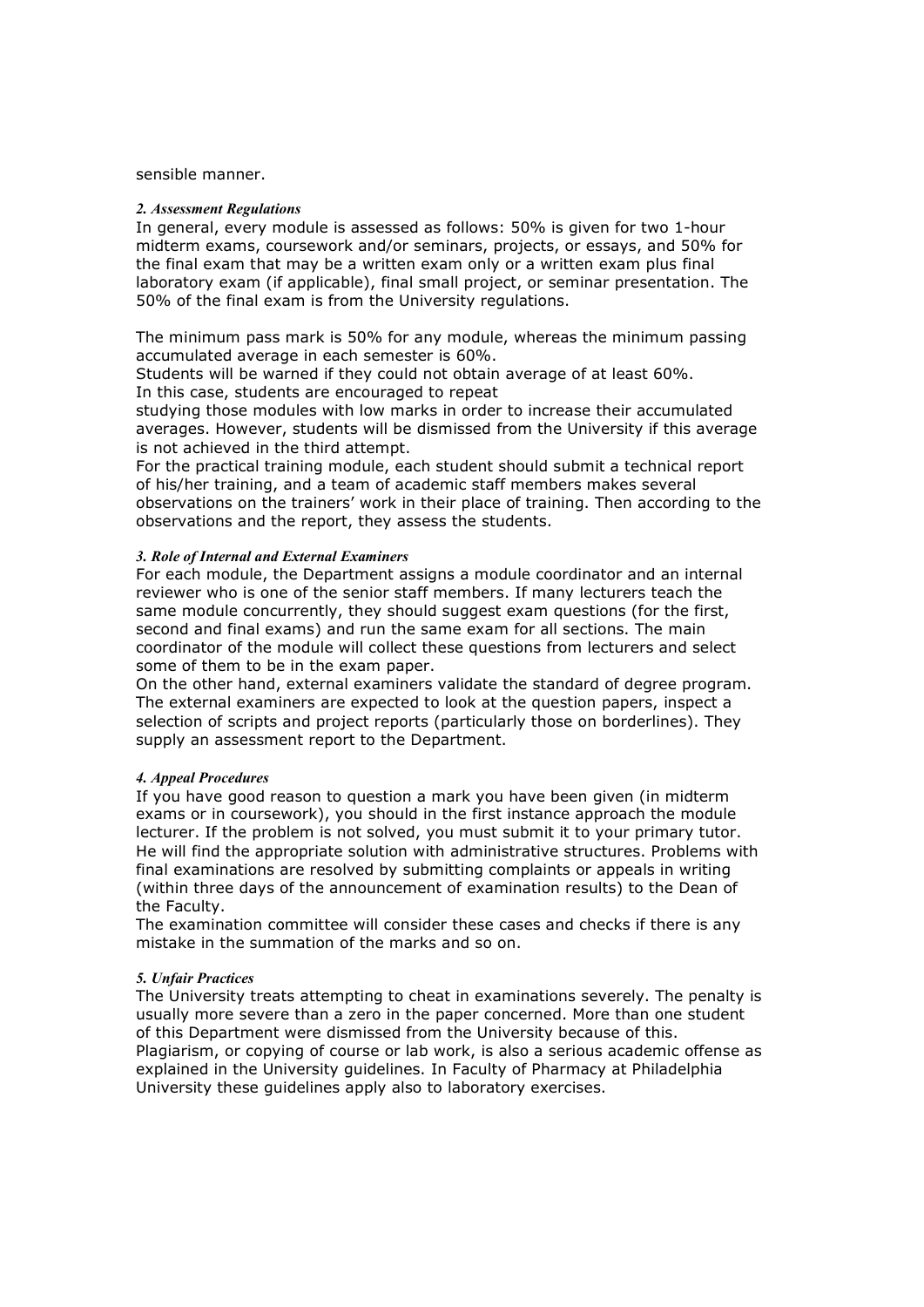### *6. Department Guidelines on Plagiarism*

1. Coursework, laboratory exercises reports and essays submitted for assessment must be your own work, unless in the case of group projects a joint effort is expected and is indicated as such.

2. Unacknowledged direct copying from the work of another person, or the close paraphrasing of somebody else's work, is called plagiarism and is a serious offence, equated with cheating in examinations. This applies to copying both from other students' work and from published sources such as books, reports or journal articles.

3. Use of quotations or data from the work of others is entirely acceptable, and is often very valuable provided that the source of the quotation or data is given. Failure to provide a source or put quotation marks around material that is taken from elsewhere gives the appearance that the comments are ostensibly your own. When quoting word-for-word from the work of another person quotation marks or indenting (setting the quotation in from the margin) must be used and the source of the quoted material must be acknowledged.

4. Paraphrasing, when the original statement is still identifiable and has no acknowledgement, is plagiarism. A close paraphrase of another person's work must have an acknowledgement to the source. It is not acceptable for you to put together unacknowledged passages from the same or from different sources linking these together with a few words or sentences of your own and changing a few words from the original text: this is regarded as over-dependence on other sources, which is a form of plagiarism.

5. Direct quotations from an earlier piece of your own work, if not attributed, suggest that your work is original, when in fact it is not. The direct copying of one's own writings qualifies as plagiarism if the fact that the work has been or is to be presented elsewhere is not acknowledged.

6. Sources of quotations used should be listed in full in a bibliography at the end of your piece of work.

7. Plagiarism is a serious offence and will always result in imposition of a penalty. In deciding upon the penalty the Department will take into account factors such as the year of study, the extend and proportion of the work that has been plagiarized and the apparent intent of the student. The penalties that can be imposed range from a minimum of a zero mark for the work (without allowing resubmission) through caution to disciplinary measures (such as suspension or expulsion).

### **IX. Teaching Quality Assurance Committee**

The Faculty Teaching Quality Assurance and Enhancement Committee is responsible for the quality of teaching in the Department, including the analysis of Course Evaluation Questionnaire responses.

### **X. Students Feedback and Representation**

### *1. Staff Student Consultative Committees*

Student representatives are elected onto the departmental staff student committees at the start of each term. All simultaneous sections of a module have a staff student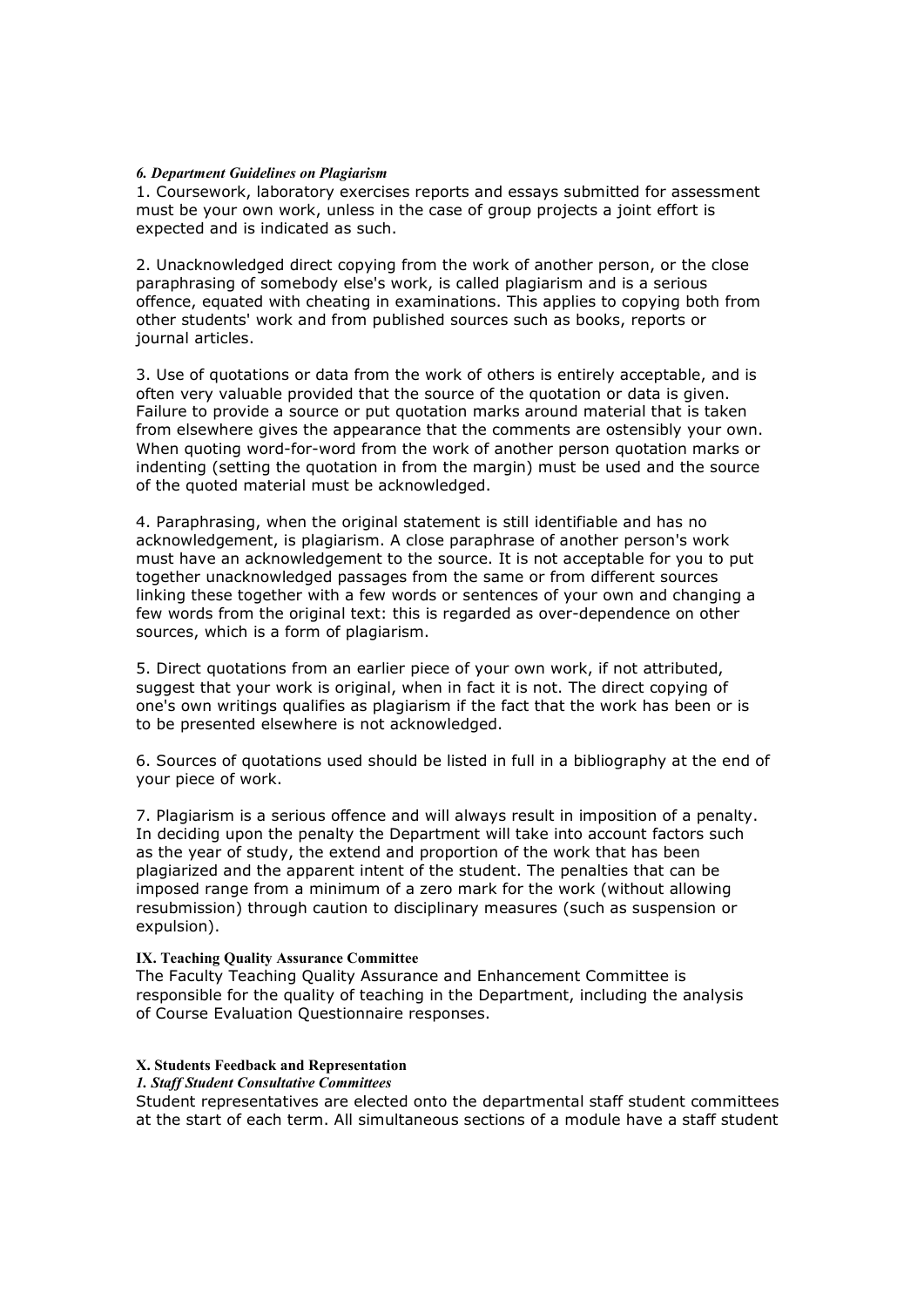committee. Each committee meets at least three times each semester and may discuss any matter of concern with the module. The staff members of each committee are the lecturers of the concerned sections.

### *2. Departmental and Deanship Meetings*

The meetings, held by the head of Department and the Dean of the Faculty during term time, has mainly an advisory role, where students may raise their problems that need some concern from these authorized persons. These meetings are held separately for each year students.

### *3. Module Evaluation Questionnaires*

The Department attaches great importance to the opinion of students on the quality of the teaching provided, and every student is asked to complete a Module Evaluation Questionnaire for each module. The questionnaires are anonymous.

### **XI. Communications**

# *1. Official Notices*

Official notices are posted on the notice boards at the Department and at the Faculty. Electronic mail is also used extensively for communication with the Department and University. Each lecturer provides the students with his/her email at the beginning of the term. Most official information including copies of this handbook, the undergraduate syllabus and timetables are available on the University Web pages. This includes directories of staff and students for internal use, completed with photographs.

# *2. Electronic Mail*

Electronic mail is used widely for administrative purposes within the Department. It is frequently useful for communicating between individuals and small groups (e.g. between a tutor and his/her tutorial group), and occasionally for broadcasting important messages to wider groups. It is important that you know how to use email. It will be covered in the introductory laboratory sessions. The code of practice for computer usage covers electronic mail, please note the points below.

### *3. Obscene or Offensive Mail*

DO NOT SEND OBSCENE OR OFFENSIVE MAIL. If you receive mail, which you regard as offensive or obscene, you may wish to complain to a member of staff so that appropriate disciplinary action can be taken against the offender.

# *4. Group Mailing*

You are strongly discouraged from sending email to groups of people. The newsgroups should be used for this purpose.

### *5. Miscellaneous Hints*

- Be brief in your communications.
- Compose your message as if ALL of your recipients were physically present.
- Limit the distribution of messages to the people who are likely to be interested.
- Keep a copy of the mail you send out, for future reference. Learn to use folders to keep useful messages.

• Read all your incoming mail before replying to any of it. There may be other relevant messages for you to read.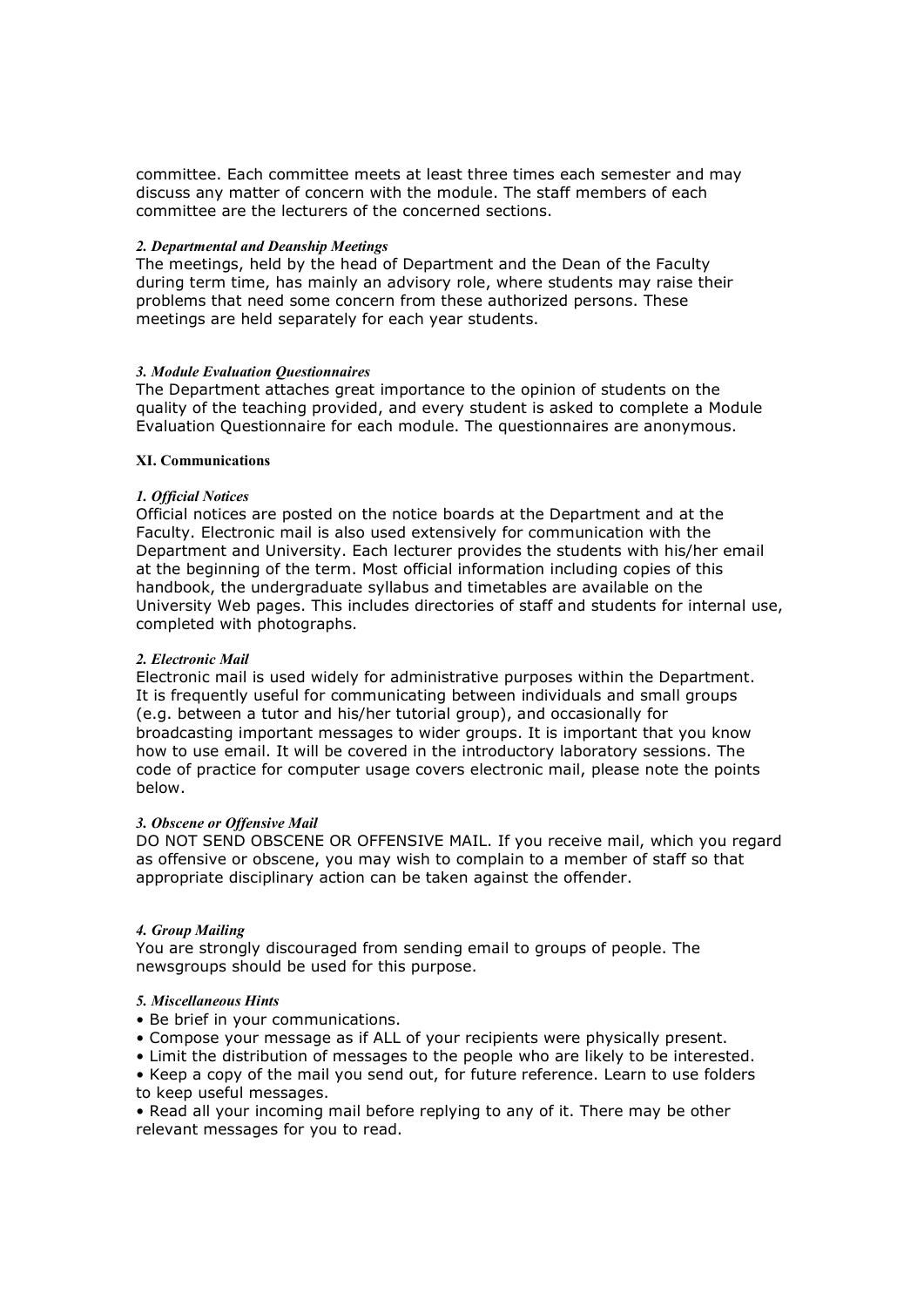• Be careful when replying to messages. You probably want your reply to go only to original message sender - not to the whole of the distribution list.

• When you reply to a message, it is frequently helpful to include some of the original message to help your recipients to remember and understand the context of the reply.

# **XII. Curriculum Design, Content and Organization**

*1. Curriculum Design and Content.* 

Students should complete 160 credit hours summarized as follows:

- University requirements, 27 credit hours.
- Faculty requirements, 24 credit hours.
- Faculty compulsories 104 credit hours.
- Faculty Elective, 5 credit hours.

#### *2. Curriculum Organization.*

The curriculum is organized as it is shown in the study plan in **Appendix B**.

- *3. Curriculum Characteristics*
- *Objectives of the Main University-Requirement Modules.* These

requirements are to broaden the student's base for different topics such as culture, languages, and computer skills.

• *Objectives of the Main Faculty-Requirement Modules.* These requirements

are to consolidate mainly the student's background in Mathematics and some other common topics. They constitute the common knowledge required for all students in the Faculty of Pharmacy.

### • *Objectives of the Main Computing Modules in the Curriculum.* The

modules in the curriculum are organized into three types: **introductory, intermediate** and **advanced** modules. The curriculum is designed according to the **Imperative First Strategy** for the introductory modules. This model also focuses on programming, but emphasizes the principles of object-oriented programming and Design from the second semester of the first year. The curriculum of Intermediate modules is designed according to the **Topics-based approach**, which is the most common approach for the intermediate modules.

### • *Objectives of the Training and Graduation Project Modules.* The

objectives of these modules are to allow students to gain practice in problem analysis, design, implementation, report writing, and presentation.

### • *Elaboration on Content and Emphasis of Practical Components of*

*Modules.* Most of the modules contain practical work that make students involved in using practical work. Thus, the practical part of modules accounts for at least 25% of the total number of hours. Many laboratory assignments are given during the semester through which the students can practice what they have learned from the theoretical part of the module, or develop their skills in the practical work.

### *Innovation of Curriculum.*

The curriculum is constantly evolving to cope-up with new technologies and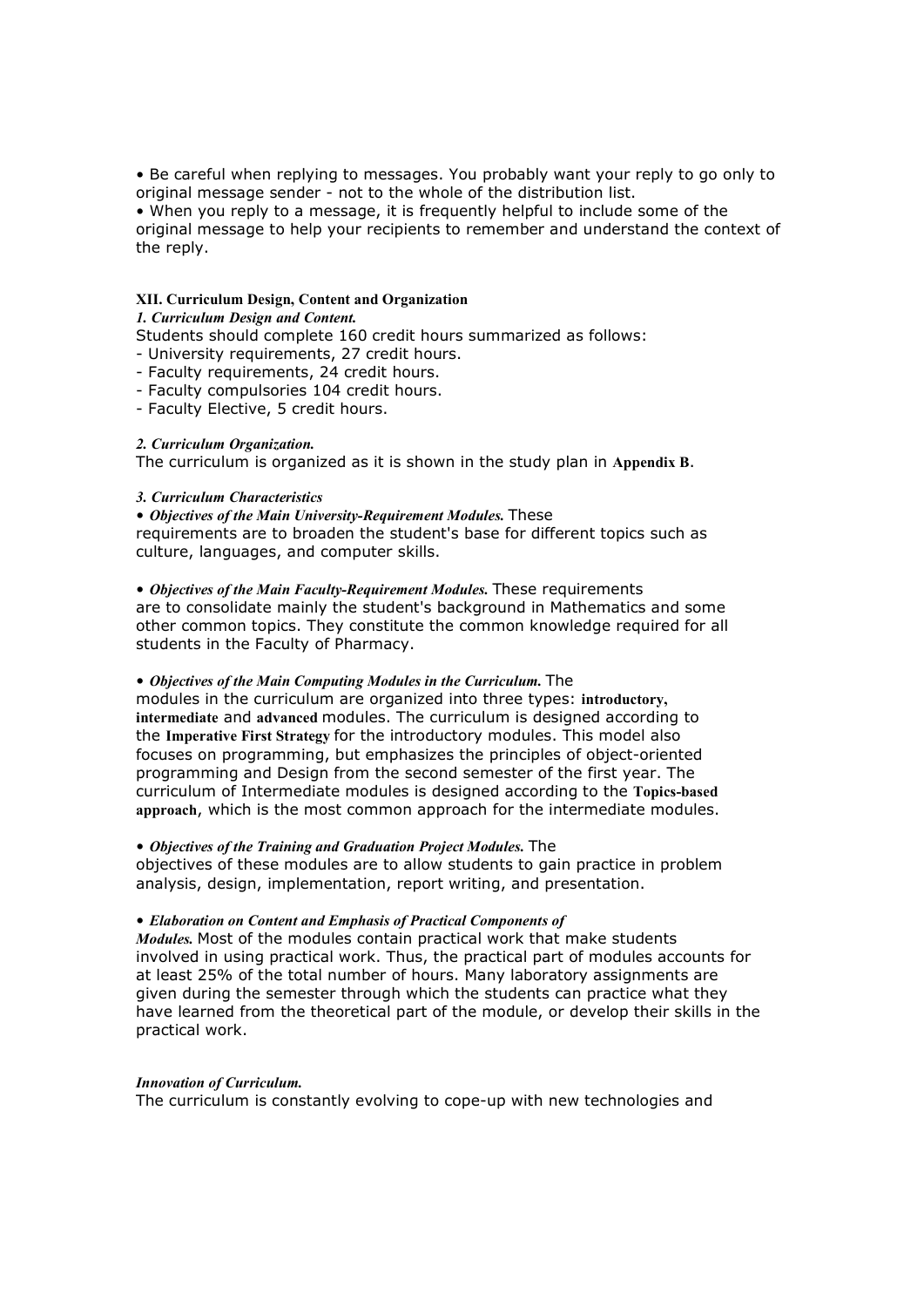rapidly developing modules. The first curriculum was designed in 1991 and updated many times, and the latest was approved by the Deans' Council in the year 2008. This development is through regular internal monitoring and reviews, and to recent local developments in teaching and learning.

# **XIII. Health and Safety in the University**

The University has a Health and Safety Committee, which comprises representatives of all services within the University. It is the responsibility of this committee to investigate complaints and potential hazards, to examine the cause of all accidents and to carry out periodic inspections of all areas of the Department. At registration, you will be required to assent to the departmental code of behavior, which relates to health and safety.

### *1. Building*

The Faculty comprises three floors; 400, 500, and 600. In accordance with University policy, smoking is prohibited throughout all buildings.

# *2. Emergency Evacuation*

It is the responsibility of every individual to familiarize themselves with the Faculty's building and be aware of the fire exits.

• After evacuation of any building, please assemble well away from the building, and do not block any exits.

• Do not return to any building until authorized to do so.

# *3. Fire Action*

Fire Action notices are located at, or adjacent to, fire alarm actuation points, and all staff and students should make them acquainted with this routine.

# *4. Operating the Fire Alarm*

The manual fire alarm system can be activated by breaking the glass in the red contact boxes sited at strategic points throughout the premises.

### *5. Use of Fire Appliances*

Fire appliances are sited at strategic points throughout the Faculty to deal with fires. Fires should only be tackled provided there is no personal danger and after the alarm has been set off.

### *6. Action when the Alarm Rings*

On hearing the intermittent alarm, you should prepare yourself to leave the building. On hearing the continuous alarm, you should evacuate the building immediately by the nearest exit.

### *7. Personal Difficulties*

Please inform the Faculty's counselors or your tutor of any difficulties with which the Faculty can be of assistance.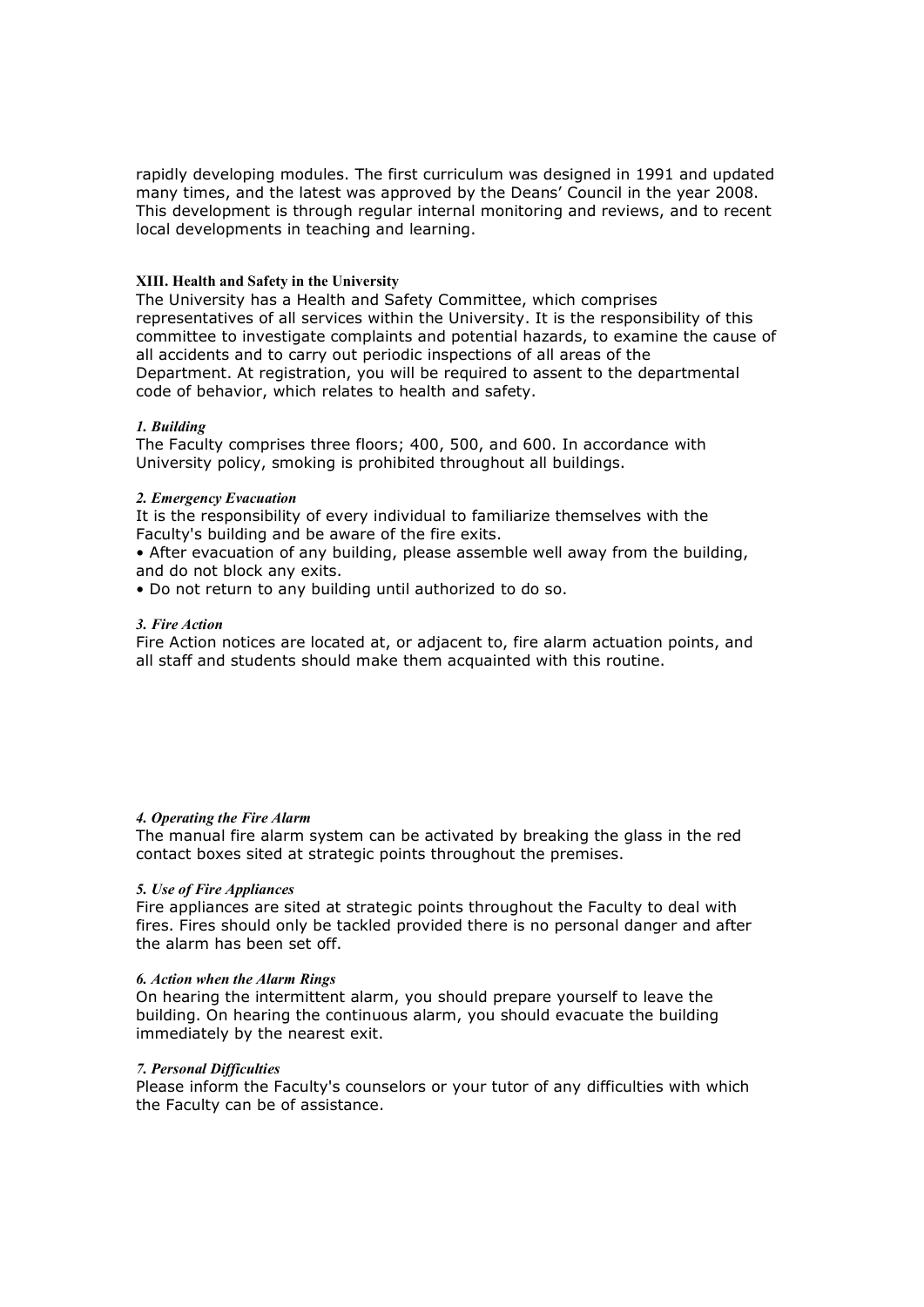# **Appendix A: Outlines of Modules Descriptions**

# **Module Name:** Organic Chemistry I **Module Number: 0511121 Aims (Module Purpose)***:*

The student at this level well know the principle of inorganic compounds studied in general chemistry. This course will subject the students to the molecular orbital theory of organic compounds, saturated aliphatic cyclic and cyclic hydrocarbons. Principles of the IUPAC nomenclature of organic compounds. Unsaturated aliphatic hydrocarbons. Aliphatic halogen compounds. Isomerism and Stereochemistry of organic compounds. aliphatic alcohols and ethers. aliphatic amines and other nitrogen compounds. aliphatic acids and their derivatives. aromaticity, main groups of carbocyclic aromatic compounds. polycyclic aromatic compounds. Electron rich and electron deficient heteroaromatic compounds. The student will be able to study pharmaceutical biochemistry (I), because the student well know the organic functional groups and there preparations and reactions.

#### **Module Name:** Organic Chemistry II **Module Number: 0511212 Aims (Module Purpose)***:*

After completion of pharmaceutical organic chemistry (I) and its fundamentals, in particular the organic functional groups, this course will provide a comprehensive and sound understanding of the aromatic compounds and their preparations, reactions and IUPAC nomenclature, in this course the student will study the DNA and RNA structures.

This information's will prepare the student in to study of pharmaceutical medicinal chemistry (I) where the student will begin the study of the drugs structure and preparations

# **Module Name:** Analytical Chemistry (I) **Module Number: 0511213 Aims (Module Purpose)***:*

This course is devoted to the exploration of principles of qualitative and quantitative analysis, methods expressing of the concentrations, principles of volumetric analysis, acid-base Equilibria in aqueous and in non aqueous solutions, acid-base titration and their applications in both solutions

# **Module Name:** Analytical Chemistry (II) **Module Number: 0511223 Aims (Module Purpose)***:*

This course is devoted to the exploration of the volumetric methods; precipitation Equilibria, Reduction – oxidation Equilibria, Complex metric Equilibria – titration's and applications, also gravimetric methods.

### **Module Name:** Pharmaceutical Legislations **Module Number: 0511120 Aims (Module Purpose)***:*

This course is designed to provide the students with the general pharmaceutical Jurisprudence and legislations applied at the Hashemite Kingdom of Jordan.

#### **Module Name:** Pharmaceutical Marketing **Module Number: 0511522 Aims (Module Purpose)***:*

This course is designed to implement the major concepts in management and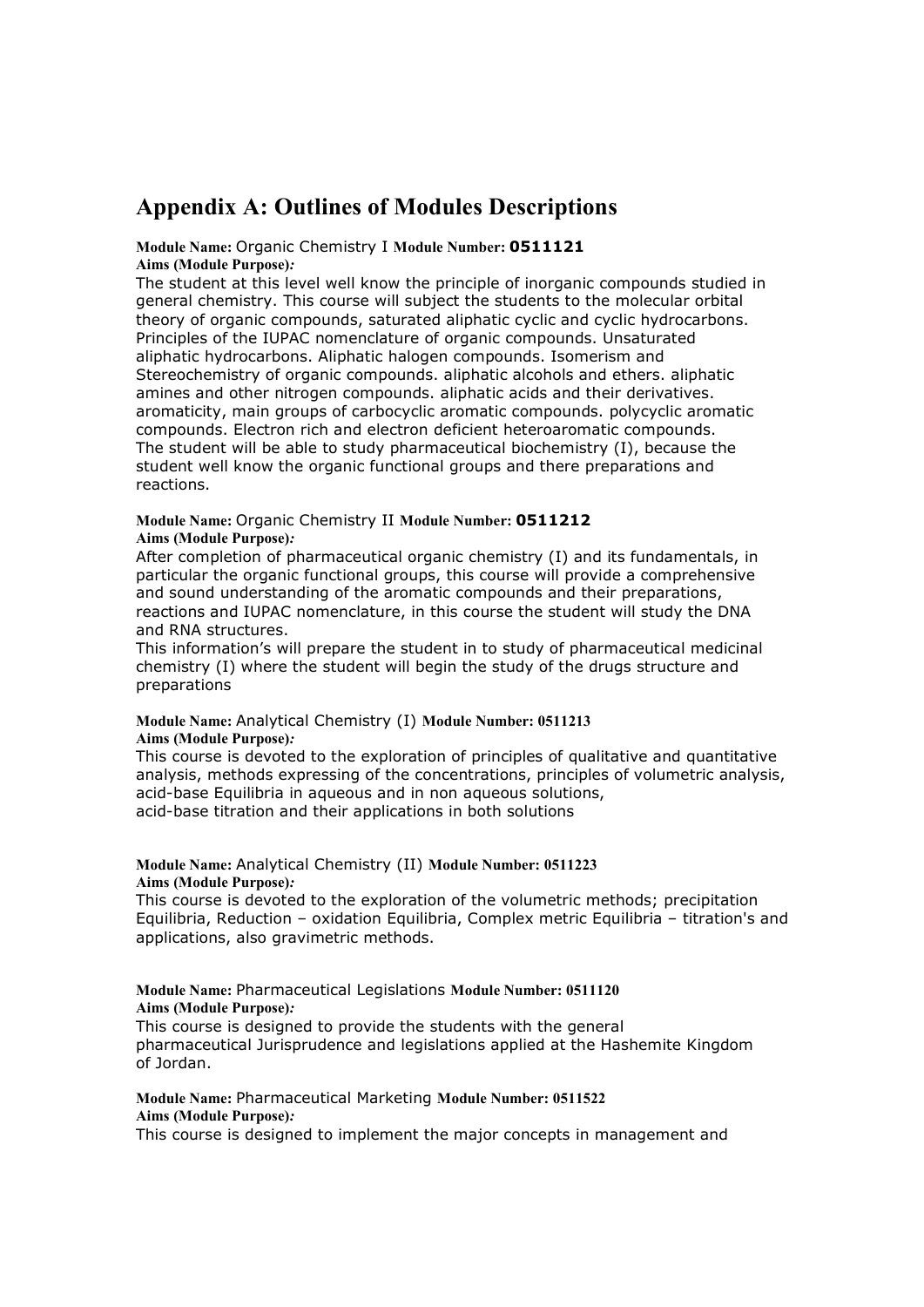marketing to the different fields of pharmacy practice. On one hand pharmacy students are oriented towards proper management of pharmaceutical services in a community pharmacy and in inpatients and outpatients departments in a hospital. In addition, they are instructed to adopt the adequate selling skills needed in the pharmaceutical markets.

**Module Name:** pharmaceutical calculation **Module Number: 0511222 Aims (Module Purpose)***:* 

Students will demonstrate the ability to perform pharmaceutical calculations required for the usual determinations and solution preparation. Emphasis will be placed on basic computations, use of measuring tools, dosage computations compounding calculations and solution preparation. Topics covered include ratio, proportion, dilution, concentration, mill equivalent, units, and intravenous flow rates. Students will complete a understanding pharmacy calculations workbook during this course.

**Module Name:** Pharmacognosy and Phytochemistry **Module Number: 0511313 Aims (Module Purpose)***:* 

Pharmacognosy and photochemistry course provides the basic information on the major resources of taxonomy and nomenclature of the official drugs.

Crude drug production and processing including cultivation, collection, drying, packaging and storage.

In addition, the effect of such procedures on biological activity and quality of the active ingredient will be discussed.

In addition, the course discusses the quality control of herbal and other naturally occurring drugs.

The photochemistry parts of the course will discus the major pharmaceutical Important secondary metabolites from natural source cphenolics, steroids, terpenoids, glycosides and alkaloids of pharmaceutical interest.

Also, it provides the basic photochemical knowledge abut the natural source. Classification, extraction, detection, isolation, pharmacological and toxicological effects.

### **Module Name:** Pharmaceutics (I) **Module Number: 0511311 Aims (Module Purpose)***:*

At this level, the student is familiar with the basics of pharmacy like solubility, dissolution, types of solutions. The student will now apply that knowledge to the pharmaceutical dosage forms regarding their physicochemical aspects, simple formulation, compounding, procedures and different dosage units. Detailed examples and applications are given at the end of each chapter. The aim of this course is to provide the student with basic knowledge and understanding of the different pharmaceutical dosage forms. It relates the basic scientific background to pharmaceutical practice regarding the dosage form included. Part of the dosage forms will be given in this course and others will be

taught in pharmaceutics (II) course.

### **Module Name:** Pharmaceutics (II) **Module Number: 0511321 Aims (Module Purpose)***:*

This course includes the dosage forms of drugs that were not covered in pharmaceutics I in addition to the creation and demonstration of individual dosage regimens designed by integrating patient presenting conditions and pharmacotherapeutic considerations. However, it depends on its basic prerequisite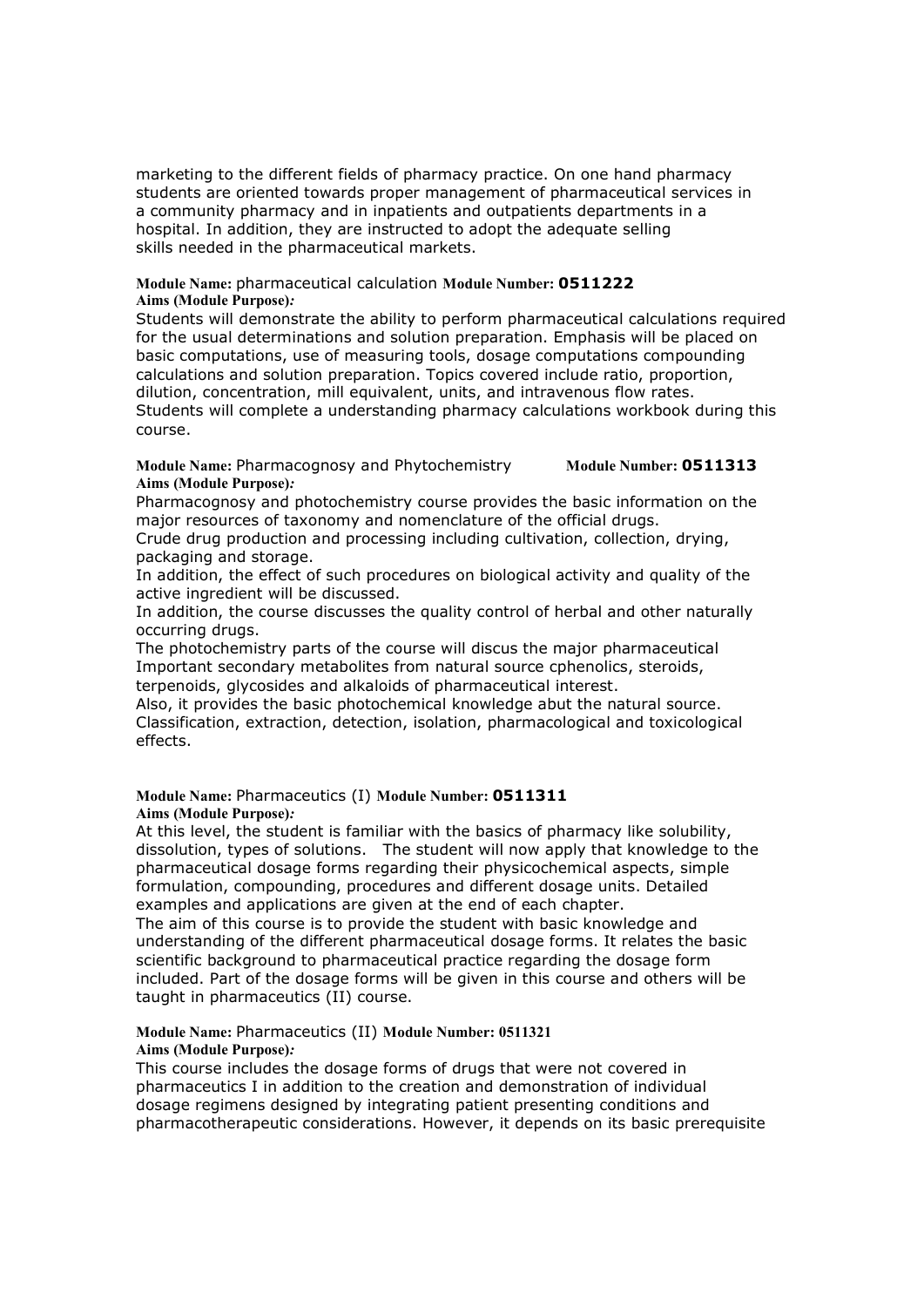course (Pharmaceutics I) regarding formulation design, quality evaluation, bioavailability, and shelf-life of drugs in pharmaceutical dosage forms. Principles of drug delivery systems and dosage form design, formulation, storage, and utilization will be also discussed while the unit processes for that dosage forms will be discussed later in industrial pharmacy (I).

#### **Module Name:** Pharmaceutics (III) **Module Number: 0511411 Aims (Module Purpose)***:*

At this level, the student will be familiar with the lot of dosage forms , their formulation and factors affecting the release of drug from such novel traditional dosage forms, and introduction to the new trends in the delivery of dosage forms will be introduces.

**Module Name:** Pharmaceutical Medicinal Chemistry (I) **Module Number: 0511312 Aims (Module Purpose)***:* 

The student must have all the information regarding the aromatic structures chemical names and nomenclature of organic compounds, enzymes function and proteins names and biosynthesis studied in pharmaceutical organic chemistry (II) and pharmaceutical biochemistry (I), the student will study the physical and chemical proprieties of drugs, synthesis, chemical names, classifications, mode of action, mechanism, and metabolism of drugs acting on the autonomic nervous system, antihistamines, and drugs acting on GIT, Diuretics, cardiovascular drugs. The student will be able to continue with the subjects in pharmaceutical medicinal chemistry (II), where he will study different subjects based in the information's studied in pharmaceutical medicinal chemistry.

**Module Name:** Pharmaceutical Medicinal Chemistry (II) **Module Number: 0511322 Aims (Module Purpose)***:* 

This course deals with the study of the physiochemical properties of drugs and their action. Metabolism of drugs. Synthesis, chemical name, classification, mode and mechanism of action of sedative-hypnotics, analgesic, neuroleptic and anxiolytic drugs, drugs used to treat neuromuscular disorders, sex hormones, anti-allergic agents, nonsteriodal anti-inflammatory drugs, drug affecting sugar metabolism, Vitamins and coenzymes, thyroidal and anti-thyroidal agents, chemotherapeutic agents and others. The structure action relationship will also be discussed wherever possible.

# **Module Name:** Pharmaceutical Medicinal Chemistry (III) **Module Number: 0511322 Aims (Module Purpose)***:*

The student at this level well know the major of drugs structures, names, mechanism of action and side effect studied in pharmaceutical medicinal chemistry (I) and (II), this course the student will study the metabolism of the drugs through phase I and phase II, factors affecting drug metabolism and drugdrug interactions

**Module Name:** Pharmacology I **Module Number: 0511310 Aims (Module Purpose)***:*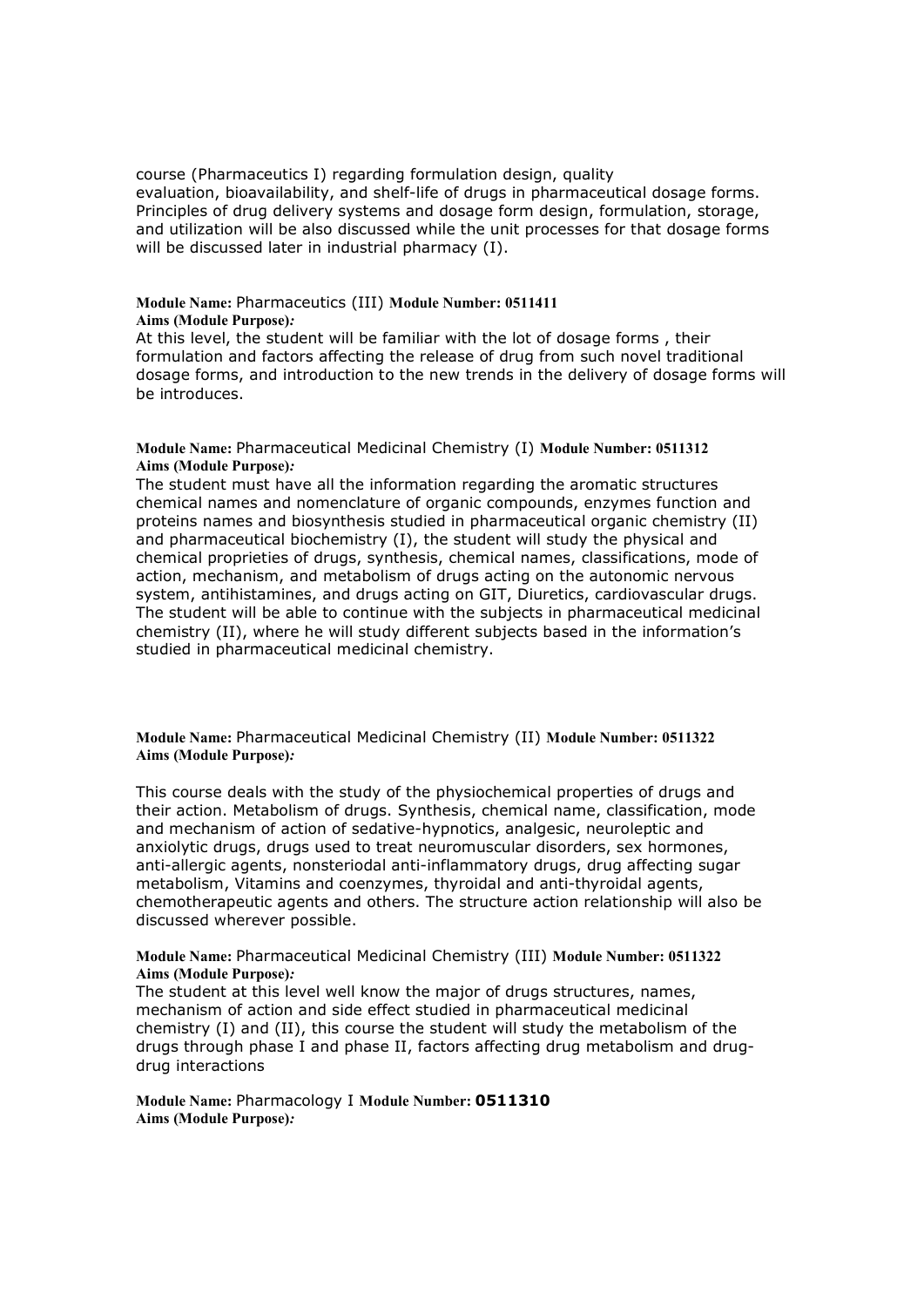This course is an essential topic for pharmacy students, which provide students with basic principles of the science of pharmacology.

It familiazes student with pharmacology

terminology. This module has a reflective, interactive and analytical contextual focus. However, it deals with drug receptor interaction concept, mode of action of drugs, factors modifying responses and adverse effects, dose response relationship, drug toxicity. In addition to drug absorption, distribution, protein binding, metabolism and excretion.

It also includes detailed information about drugs acting on the autonomic nervous systems and drugs acting on the CNS as well as the histamineregic and serotenergic drugs. The module also covers drug abused.

# **Module Name:** Pharmacology II **Module Number: 0511320 Aims (Module Purpose)***:*

This module is a major requirement that is designed to provide the students with the unit processes taking place in pharmacology. At this level, the student has been exposed to pharmacology 1, moreover; different basic pharmacological topics will be illustrated in this module. This module has a reflective, interactive and analytical contextual focus. However, it deals with study of the mechanism of action of drugs that acts on the endocrine systems, gastrointestinal system, and chemotherapeutic agents together with antibacterial, antiviral & antimycotic agents.

# **Module Name:** Pharmacology (III) **Module Number: 0511410 Aims (Module Purpose)***:*

The module is a major requirement that is designed to provide the students with the unit processes taking place in pharmacology. At this level, the student has been exposed to pharmacology (II), moreover; different basic pharmacological topics will be illustrated in this module regarding the above mentioned drugs. This module has a reflective, interactive and analytical contextual focus. However, it deals with mode of action, adverse effects, toxicity and drug interaction of the above mentioned drugs with other agents.

# **Module Name:** Instrumental Analysis **Module Number: 0511511 Aims (Module Purpose)***:*

This course is devoted to the exploration of the instrumental methods of analysis used to check the purity of row material and quality control of pharmaceutical preparations; chromatographic methods, spectroscopic methods; UV-Visible, IR, NMR, Mass, Atomic absorption, and Flame emission.

# **Module Name:** Pharmaceutical technology (I) **Module Number: 0511413 Aims (Module Purpose)***:*

The module is a major requirement that is designed to provide the students with the unit processes taking place in industrial pharmacy. At this level, the student has been exposed to Pharmaceutics (II), moreover; different basic industrial topics will be illustrated in this module plus to different formulation techniques. This module has a reflective, interactive and analytical contextual focus.

However, it deals with different problems in formulation and how to deal with such problems. Granulation and compression are two very important processes that are carried out extensively by most pharmaceutical companies. However, the theory of granulation is little understood and the selection of a particular machine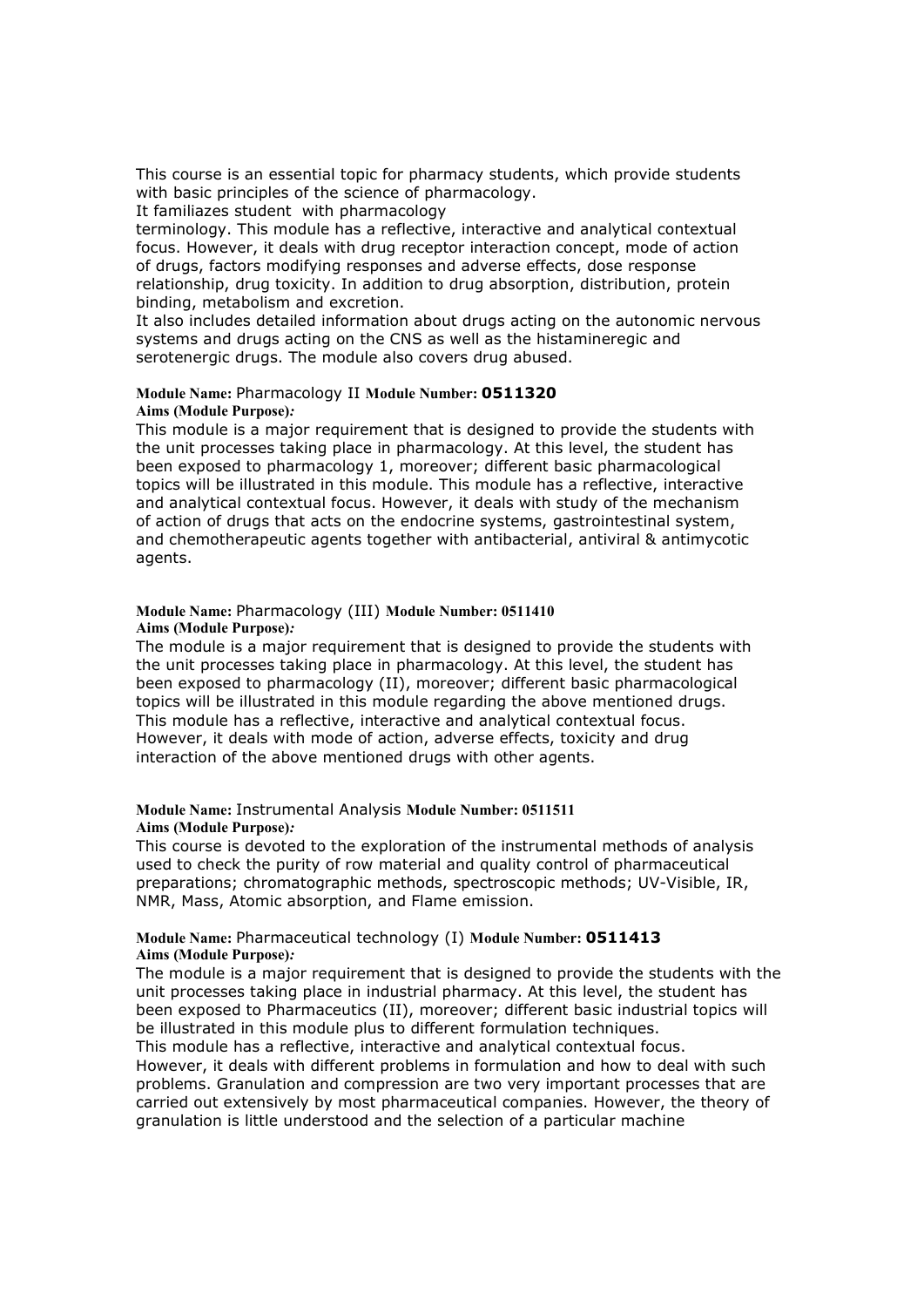and granulation method is often done on the basis of tradition, rather than by using strict scientific or cost-benefit criteria. The basic techniques have changed dramatically in recent years and granulation for controlled release, extrusion, spheronisation, fluidisation techniques, spray drying, melt extrusion and roller compaction are new technologies that are increasingly being used in modern pharmaceutical production, which exhibit many advantages over previously available techniques. As with granulation, compression is also little understood and why some materials/formulations will compress well whilst others compact with difficulty, is slowly being elucidated. The module will examine current granulation theory and practice. Emphasis will be made as to how this theory and practice relates to current pharmaceutical development and production, with special reference to the machinery used. Initial validation issues will also be addressed, and comprehended later in Industrial Pharmacy (II).

### **Module Name:** Pharmaceutical technology (II) **Module Number: 0511423**

#### **Aims (Module Purpose)***:*

After completion of Industrial Pharmacy (I) and its fundamentals, this major requirement module which has a reflective, interactive and analytical contextual focus, will provide a comprehensive and sound understanding of the theory and practice of pharmaceutical technology and to appreciate the various processes; batch or continuous, that are available. The importance of the technology process in producing good quality products will be emphasized. The modern techniques of production will be covered. A pragmatic approach will be adopted throughout. The Course will examine current compression theory and practice in detail.

### **Module Name:** Biopharmaceutics and Pharmacokinetics **Module Number: 0511420 Aims (Module Purpose)***:*

This course is devoted to the exploration and examination of the physical and physicochemical behavior of drugs, dosage forms, and drug delivery systems in physiological milieu and their implications for pharmaceutical care. Drug absorption processes, bioavailability, and bioequivalence will be highlighted. Pharmacokinetic and Pharmacodynamic concepts, including absorption kinetics, volume of distribution, and compartmental models, will be introduced to the student.

#### **Module Name:** Drug Design **Module Number: 0511531 Aims (Module Purpose)***:*

The course is designed to provide the students with receptors structures and types, drug metabolism taking place in pharmaceutical medicinal chemistry (III). At this level, the student has been exposed to drug design. This course deals with different type of drug design, random and rational drug design using the newest computer software's in this field, the student will study carefully the type of receptors and the interaction between the new compounds and receptors, the synthesis methods and the biological screening of new synthesized compounds

### **Module Name:** Clinical Biochemistry **Module Number: 0511421**

#### **Aims (Module Purpose)***:*

This course discusses via case-study analyses the basic principles of quantitative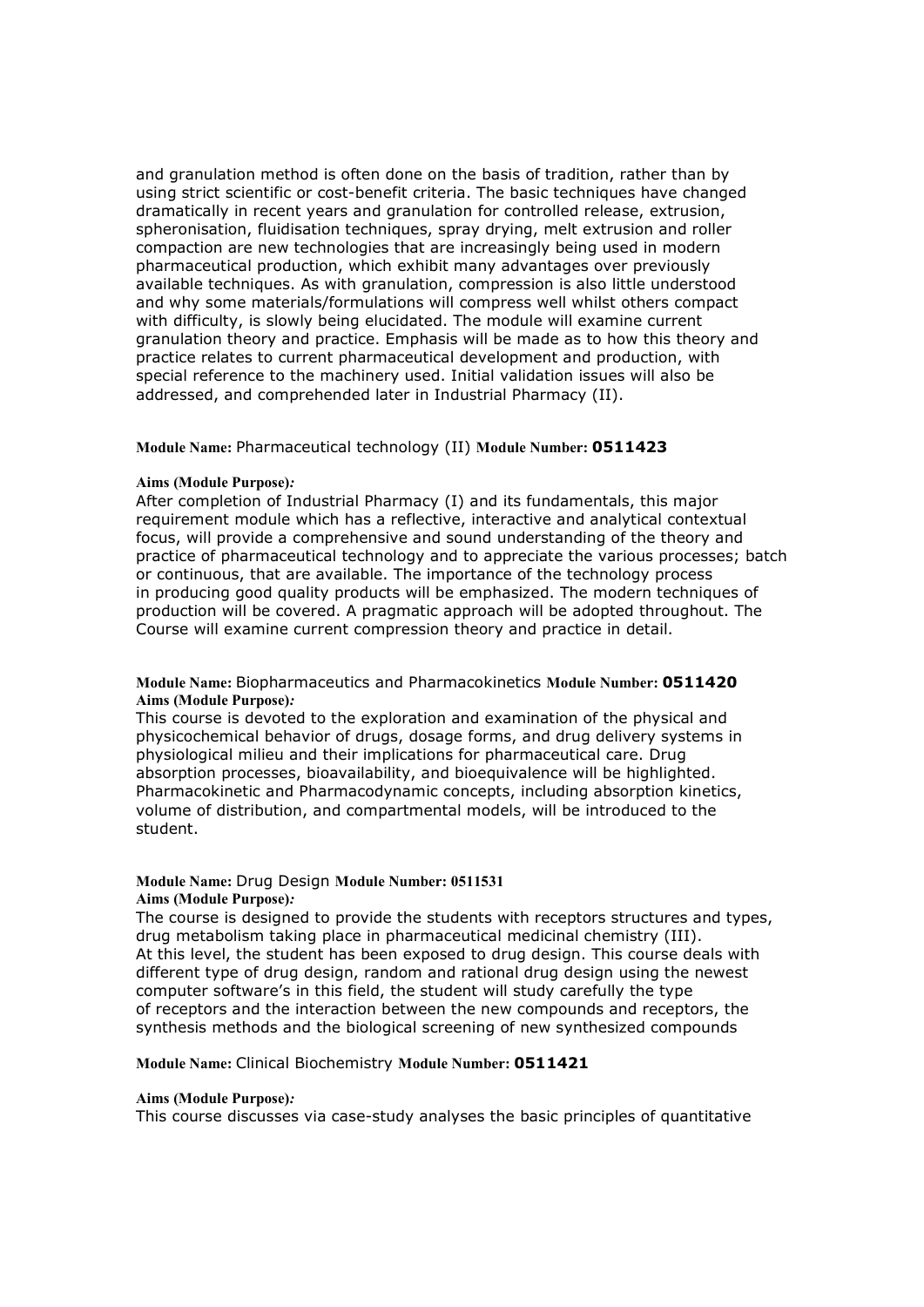analysis utilized in common clinical laboratory tests. An introduction to interpretation of abnormal clinical laboratory values is presented, and regulatory effects of various hormones are described.

This course will familiarize the student with the principles, limitations, and interpretation of certain clinical diagnostic procedures; and emphasize the biochemical mechanisms of specific disease states.

# **Module Name:** Clinical Pharmacy and Therapeutic (I) **Module Number: 0511510 Aims (Module Purpose)***:*

This module will help the student to use and practice most of the knowledge that has been introduced to him through the past four years. Mainly the physiology and anatomy, microbiology, pharmacology, pharmacokinetic and pharmaceutical technology.

The student must take the final exam of Pharmacology to be able to link between the different drugs has been introduced to him in pharmacology and the detail indications (therapeutic dose, prophylactic dose, duration of therapy, major effect, side effect, drug interaction, and route of administration).

The course will give an introduction to clinical therapeutics, the meaning of patient case, case discussion, and details about the drug of choice, best dose, best route of administration and duration of therapy for certain disease according to the different cases as (patients different ages, pregnancy and lactation, sensitivity, idiosyncrasy, complicated therapy and others) for the different diseases which will be discussed during the course such as:

common chronic diseases/ asthma (Acute, chronic) / Diabetes Mellitus (type I, type II, gestational, most common complications) / hypertension (mild, moderate, severe, crisis, gestational) / Ischemic Heart Diseases (angina, MI) / Congestive heart failure, Dyslipidemia and other cardiovascular diseases / types of Peptic Ulcer (gastric, duodenal ulcer, stress ulcer, ZE syndrome) / inflammatory bowel diseases (chron's disease, ulcerative colitis) / constipation / diarrhoea and other GI diseases / Rheumatic disorder and some Neurological and psychological disorders.

**Module Name:** Clinical Pharmacy and Therapeutic (II) **Module Number: 0511520 Aims (Module Purpose)***:* 

This module will be a continuation for what the students have studied in therapeutics (I), it will help the students to use and practice most of the knowledge that has been introduced to them in therapeutics (I).

The course will give the students more details and practice for clinical therapeutics, the students ability to analyze patient case will be improved, they will know more details about the best drug of choice, best dose, best route of administration and duration of therapy for certain disease according to the different cases as (patients different ages, pregnancy and lactation, sensitivity,

idiosyncrasy, complicated therapy and others) for more diseases which will be discus during the course, such as:

Infectious agents/ Respiratory tract infection/upper (common cold, tonsillitis, otitis media, sinusitis) / lower (pneumonia all types, SARS, pulmonary TB, COPD) / Urinary Tract Infection (upper, lower) acute and chronic renal failure / sexual transmitted diseases (gonorrhea, syphilis, HIV, pelvic inflammatory diseases) / meningitis / sepsis / Skin disorders (Acne, psoriasis) / Obstetrics and gynaecology (menstrual cycle, oral contraceptives, infertility, PCO, Menopause, OP) and other Gynecological disorders / Cancer (Breast cancer).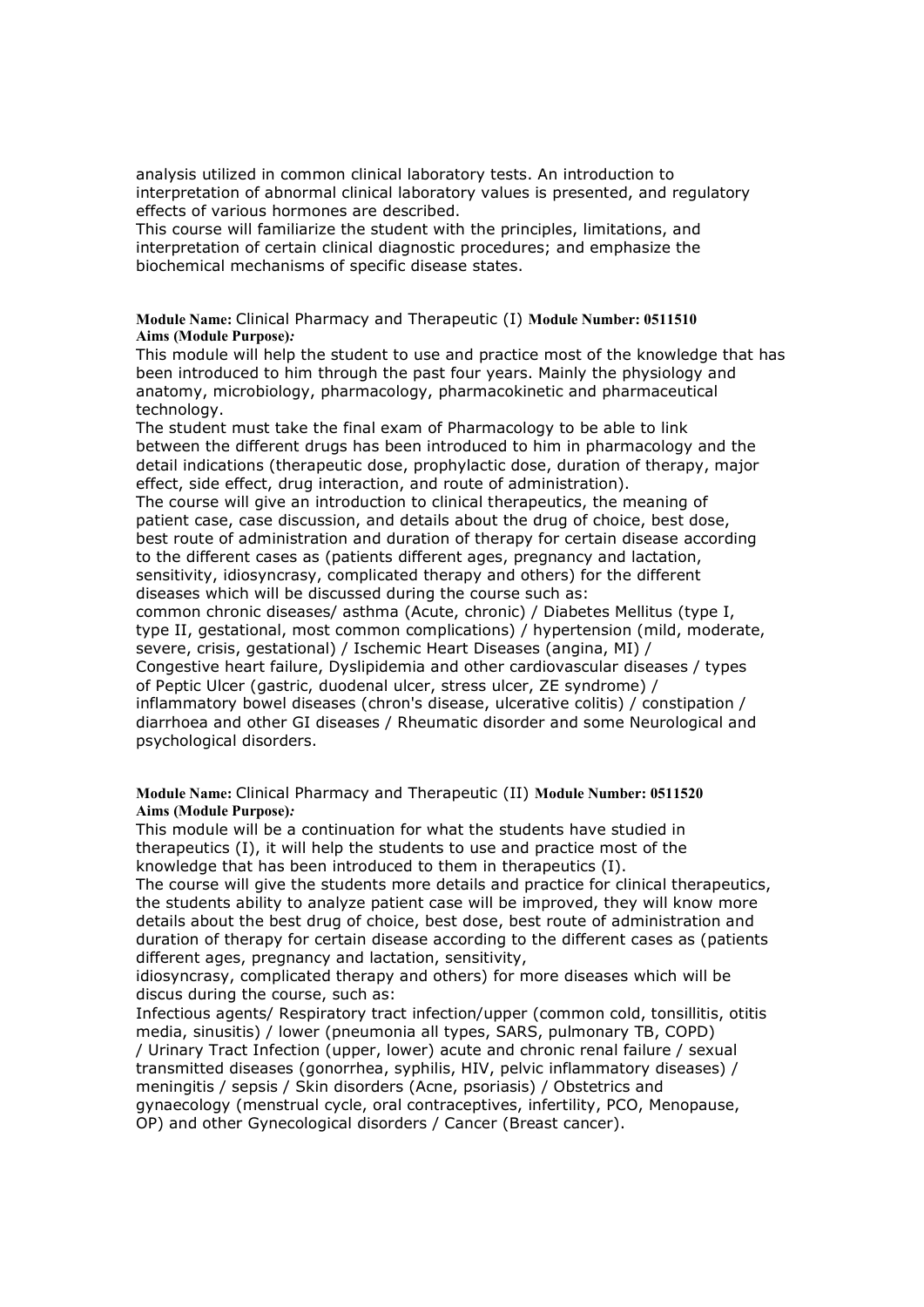#### **Module Name:** Toxicology **Module Number: 0511521 Aims (Module Purpose)***:*

This module is a major requirement that is designed to provide the students with the unit processes taking place in Toxicology. At this level, the student has been exposed to pharmacology, moreover; different basic toxicology topics will be illustrated in this module plus to different formulation techniques. This module has a reflective, interactive and analytical contextual focus. However, it deals with different problems in poisoning and how to deal with such problems. This module is also concerned with the chemical and physical properties of poisons, the Pharmacokinetics of toxic agents, the physiologic and behavioral effects of these poisons in humans, and the effective prevention and management of those effects.

### **Module Name:** Anatomy and Histology **Module Number: 0511142 Aims (Module Purpose)***:*

The course is designed to provide the students with extended knowledge bout histological appearance of various types of tissues and information build on the previous biology course and enable the student to understand future courses as physiology and pathology. These include, the cells and organelles, epithelial tissues, muscular tissues, and nervous tissues, the skeleton, head and neck, upper limb, lower limb, chest, abdomen, spine and endocrine system.

#### **Module Name:** Physiology I **Module Number:0511210 Aims (Module Purpose)***:*

The course is designed to provide the students with knowledge about the normal functions and mechanism of various physiological systems basis on the anatomical and histological correlation, including: cell physiology and body fluids, membrane physiology, nerves and muscles, contractions of skeletal muscles, excitation contraction coupling, neuromuscular transmission, autonomic nervous system, blood cells and blood clotting, acid –base balance, acid base imbalance, respiratory system.

#### **Module Name:** Physiology (II) **Module Number: 0511220 Aims (Module Purpose)***:*

The course is designed to provide the students with extended knowledge to have continuous information about various normal functional units of human systems including: special senses, central nervous system, digestive system, renal system, endocrines and cardiovascular system.

#### **Module Name:** Biochemistry I **Module Number: 0511211 Aims (Module Purpose)***:*

Biochemistry I, an introduction to the structure and function of biological molecules, is designed to study the molecules and macromolecules in living systems through an application of the principles of organic and physical chemistry as well as biology and genetics. This will include an examination of the structure of these molecules in detail in order to understand how their unique chemical and physical properties contribute to their biological function.

After an introduction to the basic concepts of biochemistry, the structure and function of proteins will be discussed. Special attention will be given to the methods and techniques of biochemistry and their application to proteins and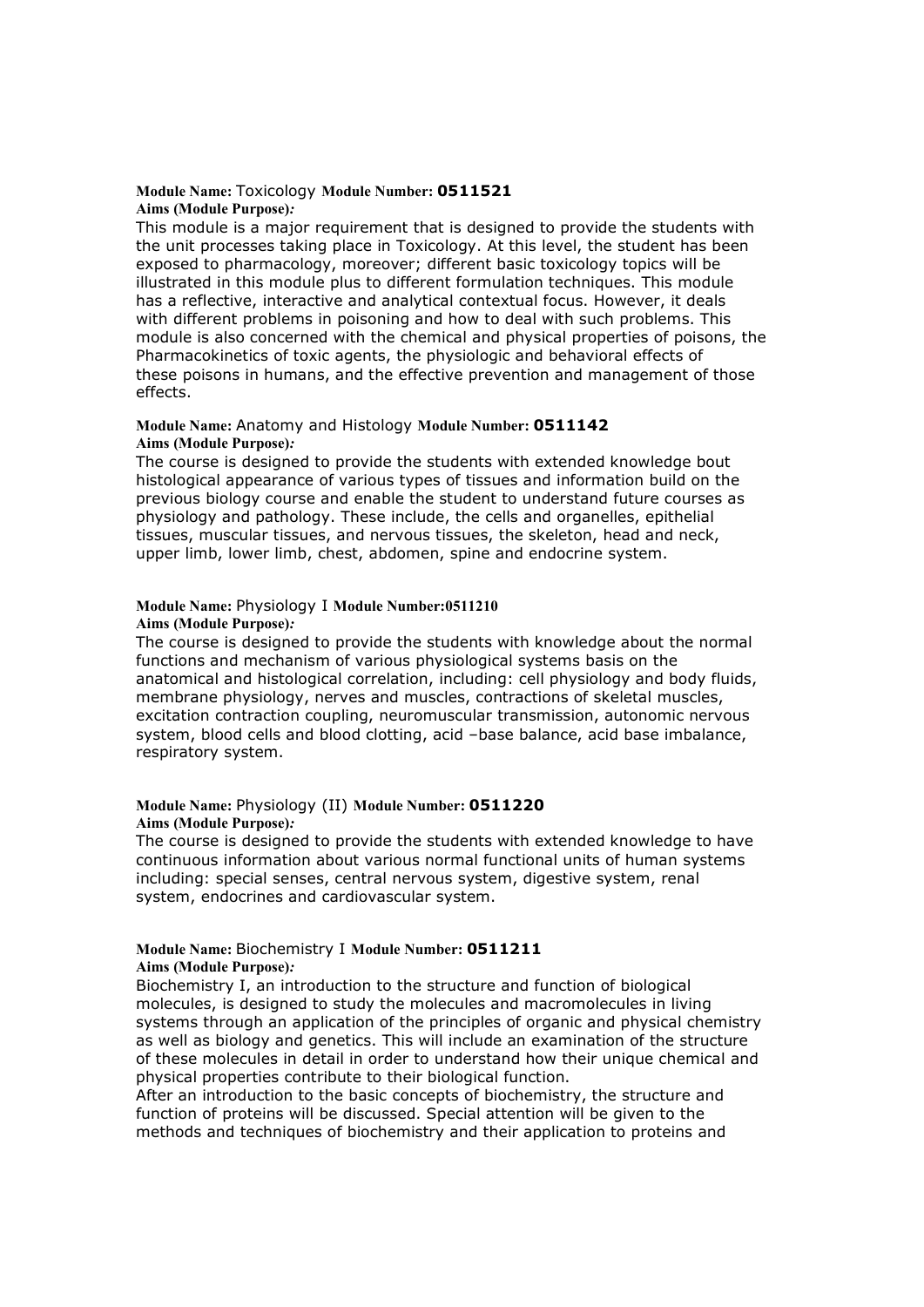nucleic acids. In order to illustrate these principles, a number of specific proteins will be discussed in detail.

The structures, specificities and mechanisms of action of selected enzymes will illustrate the enormous diversity of this group of catalytic molecules. The mechanism of action of a few enzymes will be studied in detail and general theories for the kinetic analysis of both single substrate and multi-substrate enzymes will be developed.

The structure and function of the nucleic acids will be discussed in some detail and the association of nucleic acids with proteins will introduce these important macromolecular interactions. Higher levels of organization of the genetic material will be introduced and the mechanism of DNA replication, repair, and recombination will be studied. A very brief introduction to transcription and RNA processing, translation and gene regulation will be presented.

### **Module Name:** Biochemistry II **Module Number: 0511221 Aims (Module Purpose)***:*

This course will emphasize human biochemistry in both health and disease. The concepts are chosen to prepare the pharmacy student for learning in subsequent courses, and for understanding the medical literature. The generation of metabolic energy in higher organisms, with an emphasis on its regulation at the molecular, cellular and organ level. Chemical concepts and mechanisms of enzymatic catalysis are also emphasized. Included: selected topics in carbohydrate, lipid and nitrogen metabolisms; complex lipids and biological membranes; hormonal signal transduction.

# **Module Name:** Microbiology (I) **Module Number: 0511314 Aims (Module Purpose)***:*

The course introduced students to the microbial world. It deals with morphology, physiology, and pathogencity of bacteria, fungi, viruses and protozoa. Body responses to Infection are also dealt with.

**Module Name:** Pharmaceutical Microbiology (II) **Module Number: 0511323 Aims (Module Purpose)***:* 

The course revolves around the axis of pharmaceutical products.

Also the source covers pharmaceutical products, contamination, preserving, quality control, and production of therapeutically useful substances by recombinant DNA technologies, which have been studied by students previously pharmaceutical microbiology (I).

it deals with disinfectant, antiseptics, preservative and their evaluation.

# **Module Name:** Pathophysiology **Module Number: 0511324 Aims (Module Purpose)***:*

The aim of this course is to introduce the student to the basic mechanisms of diseases, organs affected by the diseases and their relation ship with normal physiological and pathological findings which have been studied by students previously (physiology and pathology), and their disorders.